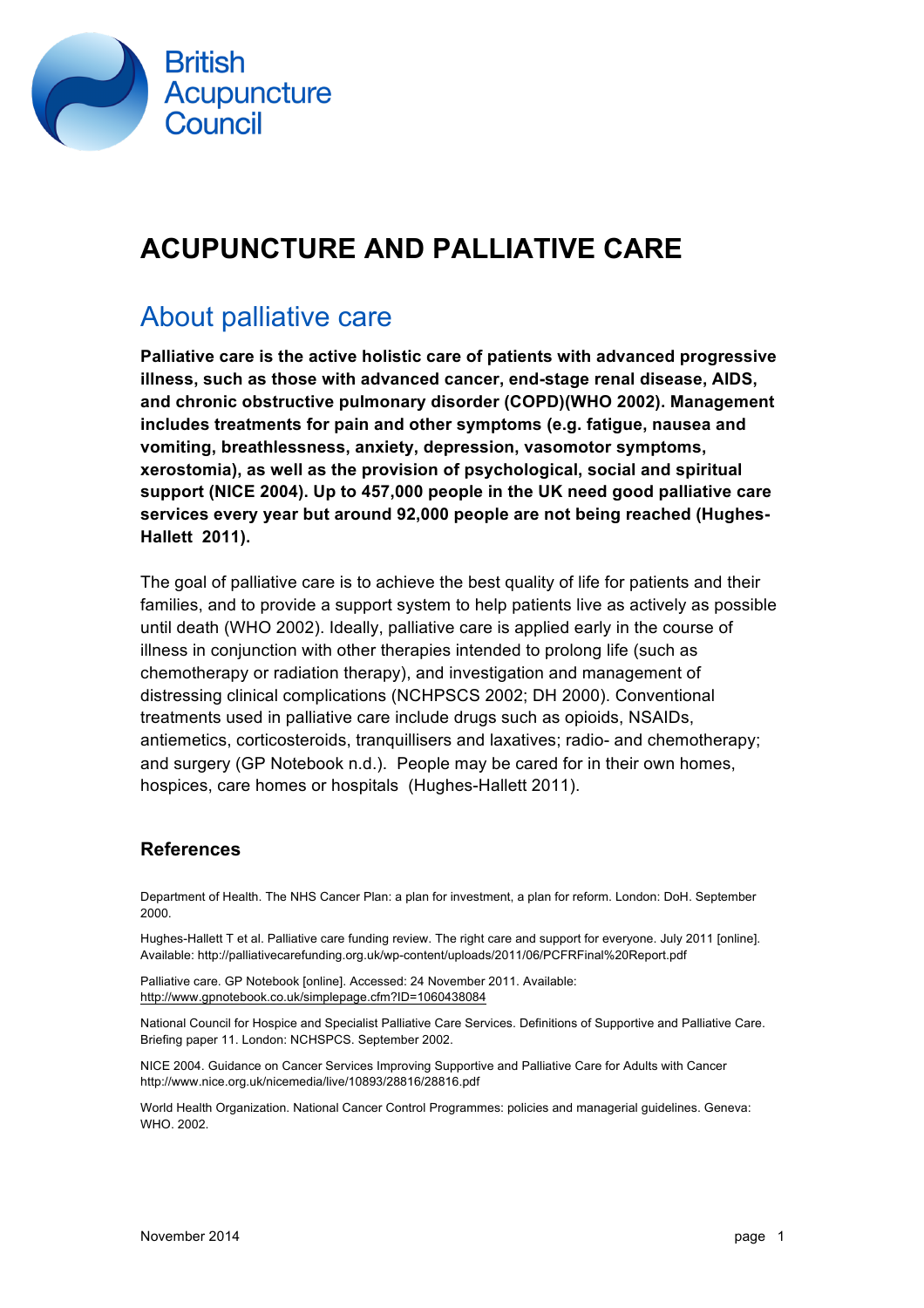## How acupuncture can help

Most research so far has focused on helping the side-effects of orthodox cancer treatments, and on relieving pain. First we consider those symptoms where there has been enough research to merit it being systematically reviewed.

### **Pain**

Several randomised controlled trials (RCTs) have indicated that acupuncture may relieve pain in palliative settings and in addition it may reduce the need for cancer pain drugs (Lu 2008). One recent systematic review found (limited) evidence that acupuncture may provide long-term pain relief in patients with cancer (Paley 2011) and the most recent trials have strengthened the evidence (refer to the 'Acupuncture for Cancer Care' Fact Sheet, 2011).

Most research on acupuncture for chronic pain has been carried out in primary and secondary care with musculoskeletal conditions and headache, though also to some extent for visceral pain. Recent studies are demonstrating an effect over and above placebo (Hopton 2010). Palliative care patients, too, frequently suffer from noncancer-specific pain and would be expected to benefit similarly from acupuncture.

Pain arising indirectly from cancer treatments may also be addressed with acupuncture, for example for chemotherapy- induced neuropathy (Donald 2011). Patients with HIV-associated neuropathic pain may also benefit (refer to the 'Acupuncture for Neuropathic Pain' Fact Sheet, 2012). Filshie (2003) reported that pain from cancer treatments is likely to respond better, and for longer, that that from the disease itself; nevertheless, there are still benefits possible for patients with latestage cancer.

### **Dry mouth (xerostomia)**

A systematic review found possible benefits with acupuncture for radiotherapyinduced xerostomia (O'Sullivan 2010). Not all the inter-group differences were significant but this is typical in trials comparing acupuncture with sham acupuncture, for the latter is commonly viewed as being an active treatment itself, not a placebo, and hence may underestimate the effects of the therapy (Lundeberg 2011; Sherman 2009; Paterson 2005).The RCTs to date are few in number and small in size. Although they have produced encouraging results, and are supported by observational studies (for example, Meidell 2009), larger trials are required to achieve more robust evidence. Acupuncture may also help with xerostomia dysphagia (swallowing difficulty) in late-stage palliative care (Filshie 2003).

#### **Nausea and vomiting**

Three systematic reviews found that moxibustion or acupuncture can help relieve chemotherapy-induced nausea and vomiting (Lee 2010; Chao 2009; Ezzo 2006), especially in acute situations, and even self-administered acupressure may be effective. There is little information on whether acupuncture is also effective for nausea and vomiting in advanced terminal care (unrelated to chemotherapy).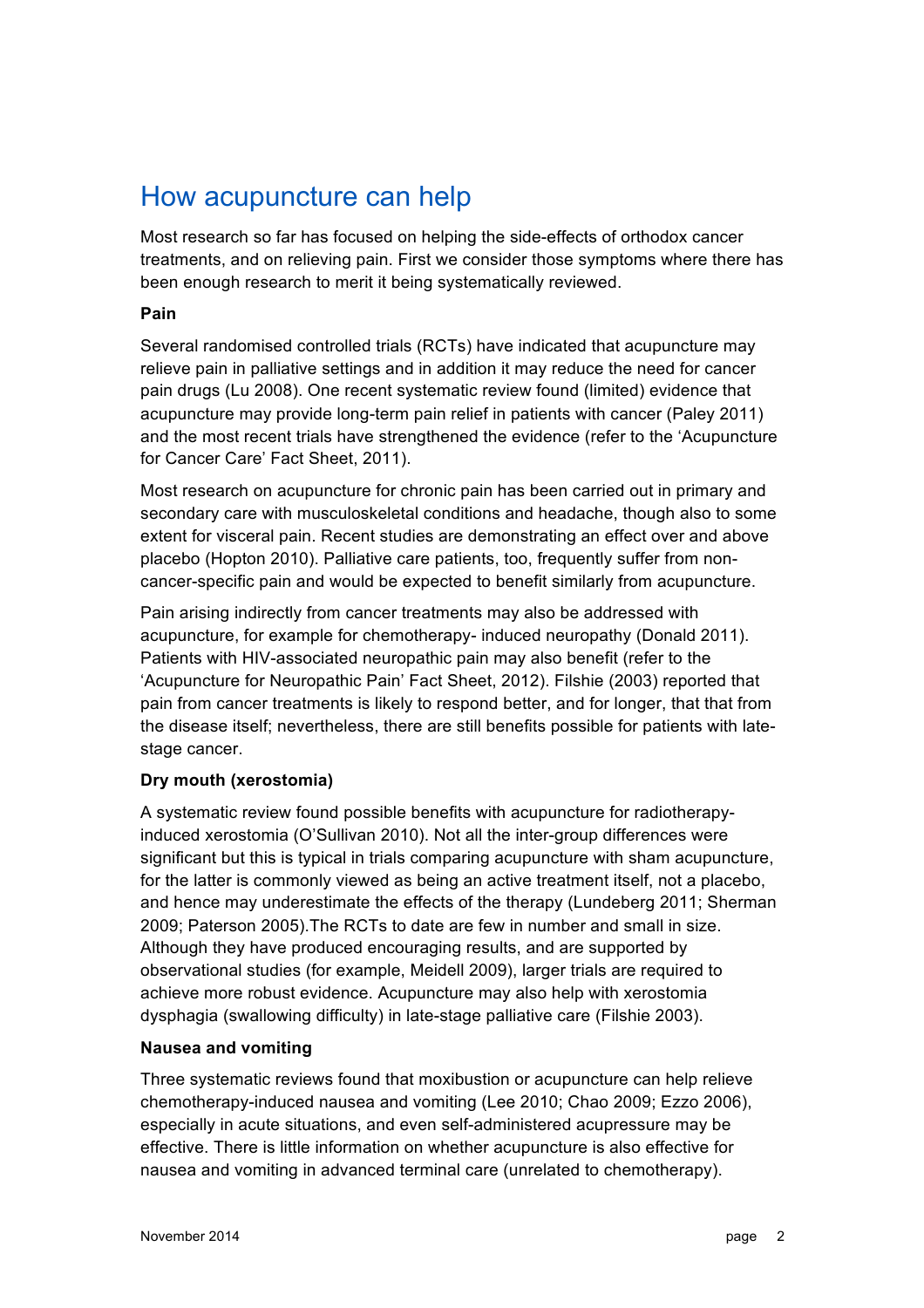#### **Breathlessness**

Systematic reviews found low strength evidence that acupuncture/acupressure is helpful for breathlessness, with most of the studies on patients with COPD (Bausewein 2008). Semi-permanent indwelling needles have been used to prolong the effect and to give patients some control, by massaging them (Filshie 2003).

#### **Hot flushes**

The vasomotor symptoms brought on by chemotherapy treatment for breast and prostate cancer may be alleviated with acupuncture, though the evidence is not yet conclusive (Lee 2009a, 2009b; see Cancer Care Fact Sheet for details of more recent trials). Filshie (2005) provides details of the protocol used in a specialist UK cancer centre (which again includes self-treatment) together with positive audit results.

#### **Other symptoms**

Several pilot RCTs have found acupuncture to benefit patients with chemotherapyrelated **fatigue** (Lu 2008). Acupuncture has also provided an alternative method for managing fatigue in patients with end-stage renal disease (Tsay 2004). Two recent observational studies have provided positive preliminary findings for **lymphoedema**  (Cassileth 2011; de Valois 2011). Also in cancer patients, recent trials have suggested benefit for **insomnia and depression** (Feng 2011). Filshie (2011) has reported a wide range of other applications, especially for side effects of radiotherapy.

HIV patients may find adjunctive acupuncture useful for **gastrointestinal sideeffects of anti-retroviral therapy** (Chang 2011), for **sleeplessness** (Philips 2001) and for **neuropathic pain** (discussed above).

#### **Holistic care**

Most patients in palliative care do not present with single symptoms and it may be advantageous to address them globally (Filshie 2011; Lim 2011). Further, although symptom control may be the main focus palliative care also emphasises patient dignity, autonomy and self-efficacy (Kauffman 2008; Lu 2008). Broad holistic benefits, covering multiple physical and mental symptoms and self-empowerment outcomes are characteristic of acupuncture (Rugg 2011).

Reviews of the evidence for acupuncture in palliative care have concluded that it is a promising adjunctive therapy (and potentially cost-effective), though more research is needed, especially with non-cancer patients (Filshie 2011; Couillot 2008; Lu 2008; Standish 2008).

A number of observational pilot studies in advanced cancer and haemodialysis populations have demonstrated change over a wide range of symptoms, alongside improved quality of life (Dean-Clower 2010), safety (Kim 2011), user endorsement of the service (Johnstone 2002), and the capability to stay living at home through the terminal stages (Takahashi 2009). A small RCT of acupuncture compared to nurseled care in patients with incurable cancer reported global benefits without significant side-effects or other tolerance issues (Lim 2011). Also, most symptom improvement was still evident 6 weeks after the end of treatment (though in practice, a regime of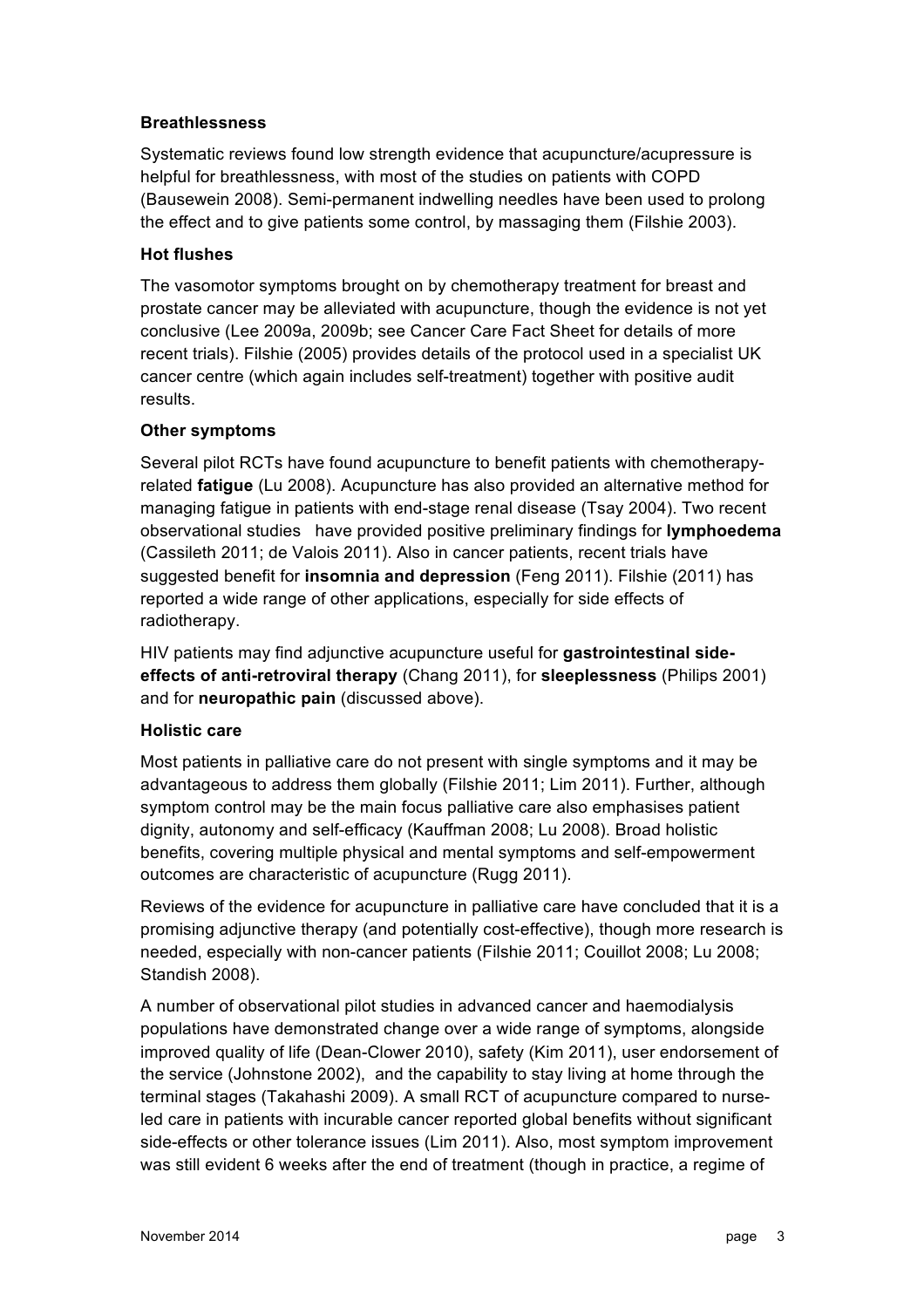follow-on maintenance sessions would usually be advisable given the nature of the disease). For HIV patients with peripheral neuropathy RCT results indicated reduced attrition and mortality with acupuncture, though the effects on pain were inconclusive (Shiflett 2011).

For further details of cited research refer to the table below. For information about more of the individual trials, especially those published since the systematic reviews reported here, see the Cancer Care Fact Sheet. There is further information on the effects of acupuncture on symptoms associated with terminal illnesses in the Anxiety, Chronic Pain, COPD, Depression, Insomnia, Nausea and Vomiting, and Neuropathic Pain Fact Sheets.

#### **Mechanisms**

In general, acupuncture is believed to stimulate the nervous system and cause the release of neurochemical messenger molecules. The resulting biochemical changes influence the body's homeostatic mechanisms, thus promoting physical and emotional well-being.

Research has shown that acupuncture treatment may specifically benefit symptoms associated with palliative care by:

- Acting on areas of the brain known to reduce sensitivity to pain and stress, as well as promoting relaxation and deactivating the 'analytical' brain, which is responsible for anxiety and worry (Hui 2010; Hui 2009)
- Regulating neurotransmitters (or their modulators) and hormones such as serotonin, noradrenaline, dopamine, GABA, neuropeptide Y and ACTH; hence altering the brain's mood chemistry to help to combat negative affective states ( Cheng 2009; Zhou 2008;
- Increasing the release of adenosine, which has antinociceptive properties (Goldman 2010)
- Improving muscle stiffness and joint mobility by increasing local microcirculation (Komori 2009), which aids dispersal of swelling
- Stimulating production of endogenous opioids that affect the autonomic nervous system, promoting relaxation and reduced stress Arranz 2007)
- Reducing inflammation, by promoting release of vascular and immunomodulatory factors (Kavoussi 2007, Zijlstra 2003)
- Reversing stress-induced changes in behaviour and biochemistry (Kim 2009)
- Increasing levels of T lymphocyte subsets such as CD(3), CD(4), and CD(8), as well as Natural Killer cells (Zhao 2010)
- Relieving nausea and vomiting via central opioid pathways (Tatewaki 2005), regulating gastric myo-electrical activity (Streitberger 2006) , modulating the actions of the vagal nerve and autonomic nervous system (Huang 2005), and regulating vestibular activities in the cerebellum (Streitberger 2006)
- Enhancing levels of vasoactive intestinal polypeptide and calcitonin gene-related peptide (O'Sullivan 2010), which may relieve xerostomia and hot flushes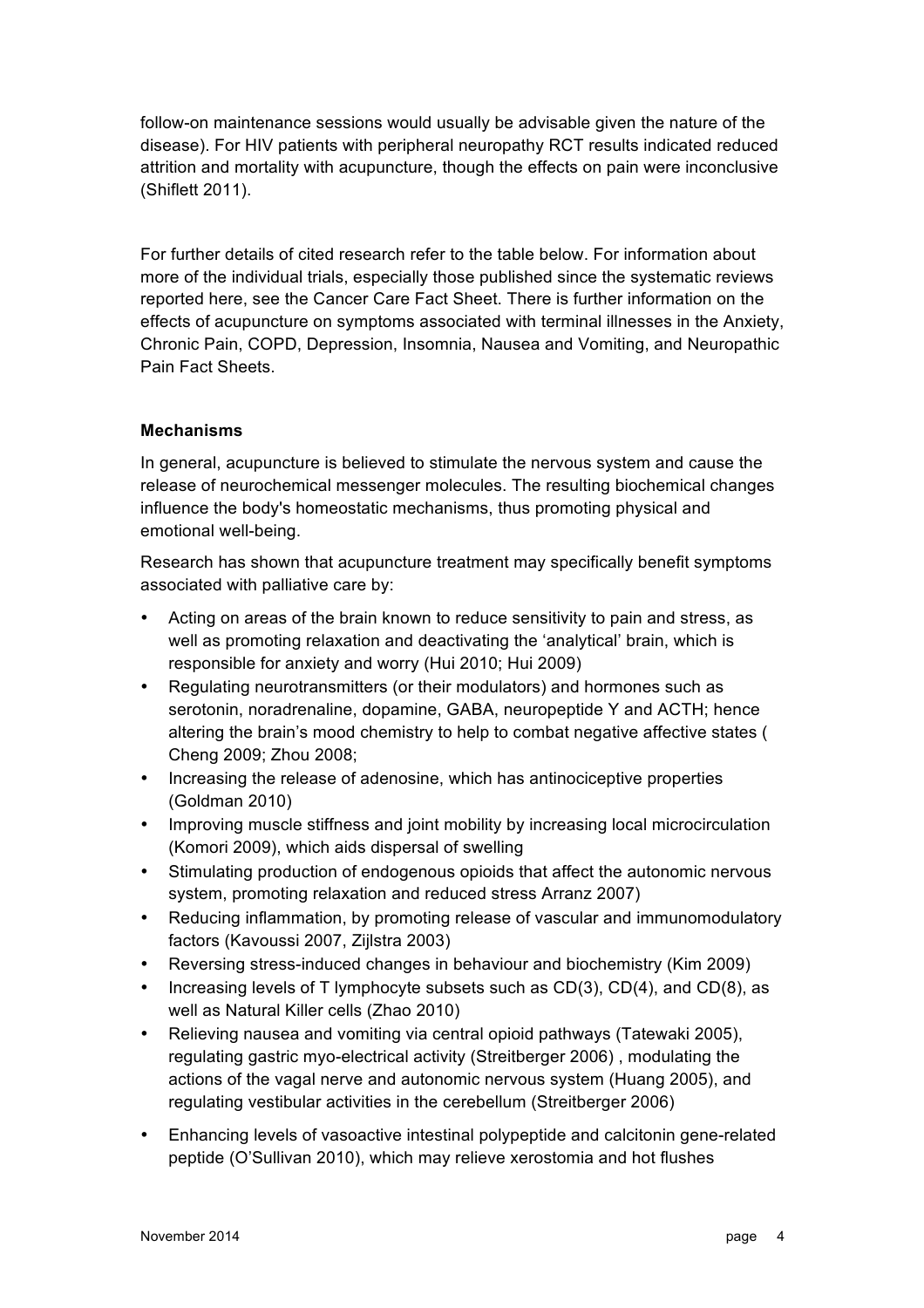#### **Safety and adverse effects**

Acupuncture may be used to treat the person, some of the symptoms of cancer, and the side-effects of conventional cancer treatments, but it is not used to address the cancer itself.

Acupuncture needling is contraindicated in any area of actual or potential spinal instability due to cancer, as it potentially increases the risk of cord compression or transaction; directly over a tumour itself or nodules or related sites, such as ascites; when there is severely disordered clotting function; into a lymphoedematous limb (but see Cassileth 2011 below); directly above a prosthesis; or over any intracranial deficits following neurosurgery. Indwelling needles should not be used in patients at risk of bacteraemia, for instance in valvular heart disease and immune-compromised patients with neutropenia (Filshie 2003). It should be noted that acupuncture palliation of symptoms could mask both cancer and disease progression. Although the safety record of oncology acupuncture is extremely good, additional patient eligibility guidelines are in place in some countries, especially to protect against the possibility of infection in immune-compromised individuals (Lu 2010).

Filshie, J. National Guidelines for the Use of Complementary Therapies in Supportive and Palliative Care. Acupuncture. The Prince of Wales's Foundation for Integrated Health; National Council for Hospice and Specialist Palliative Care Services. May 2003

Lu Weidong et al. Recent advances in oncology acupuncture and safety considerations I practice. Current Treatment Options in Oncology 2010;11(3-4):141-146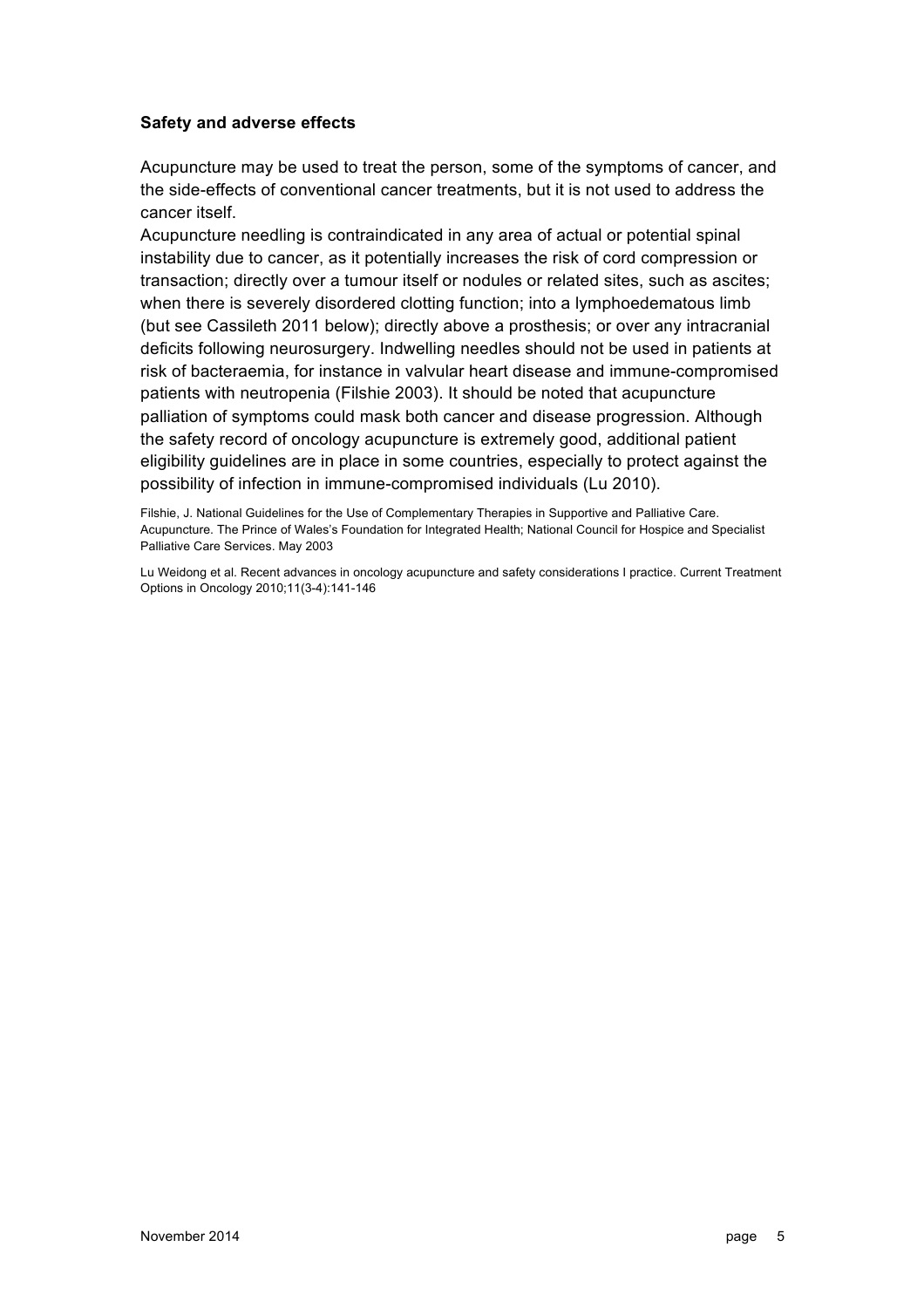### About traditional acupuncture

Acupuncture is a tried and tested system of traditional medicine, which has been used in China and other eastern cultures for thousands of years to restore, promote and maintain good health. Its benefits are now widely acknowledged all over the world, and in the past decade traditional acupuncture has begun to feature more prominently in mainstream healthcare in the UK. In conjunction with needling, the practitioner may use techniques such as moxibustion, cupping, massage or electroacupuncture. They may also suggest dietary or lifestyle changes.

Traditional acupuncture takes a holistic approach to health and regards illness as a sign that the body is out of balance. The exact pattern and degree of imbalance is unique to each individual. The traditional acupuncturist's skill lies in identifying the precise nature of the underlying disharmony and selecting the most effective treatment. The choice of acupuncture points will be specific to each patient's needs. Traditional acupuncture can also be used as a preventive measure to strengthen the constitution and promote general wellbeing.

An increasing weight of evidence from Western scientific research (see overleaf) is demonstrating the effectiveness of acupuncture for treating a wide variety of conditions. From a biomedical viewpoint, acupuncture is believed to stimulate the nervous system, influencing the production of the body's communication substances - hormones and neurotransmitters. The resulting biochemical changes activate the body's self-regulating homeostatic systems, stimulating its natural healing abilities and promoting physical and emotional wellbeing.

## About the British Acupuncture Council

With over 3000 members, the British Acupuncture Council (BAcC) is the UK's largest professional body for traditional acupuncturists. Membership of the BAcC guarantees excellence in training, safe practice and professional conduct. To find a qualified traditional acupuncturist, contact the BAcC on 020 8735 0400 or visit www.acupuncture.org.uk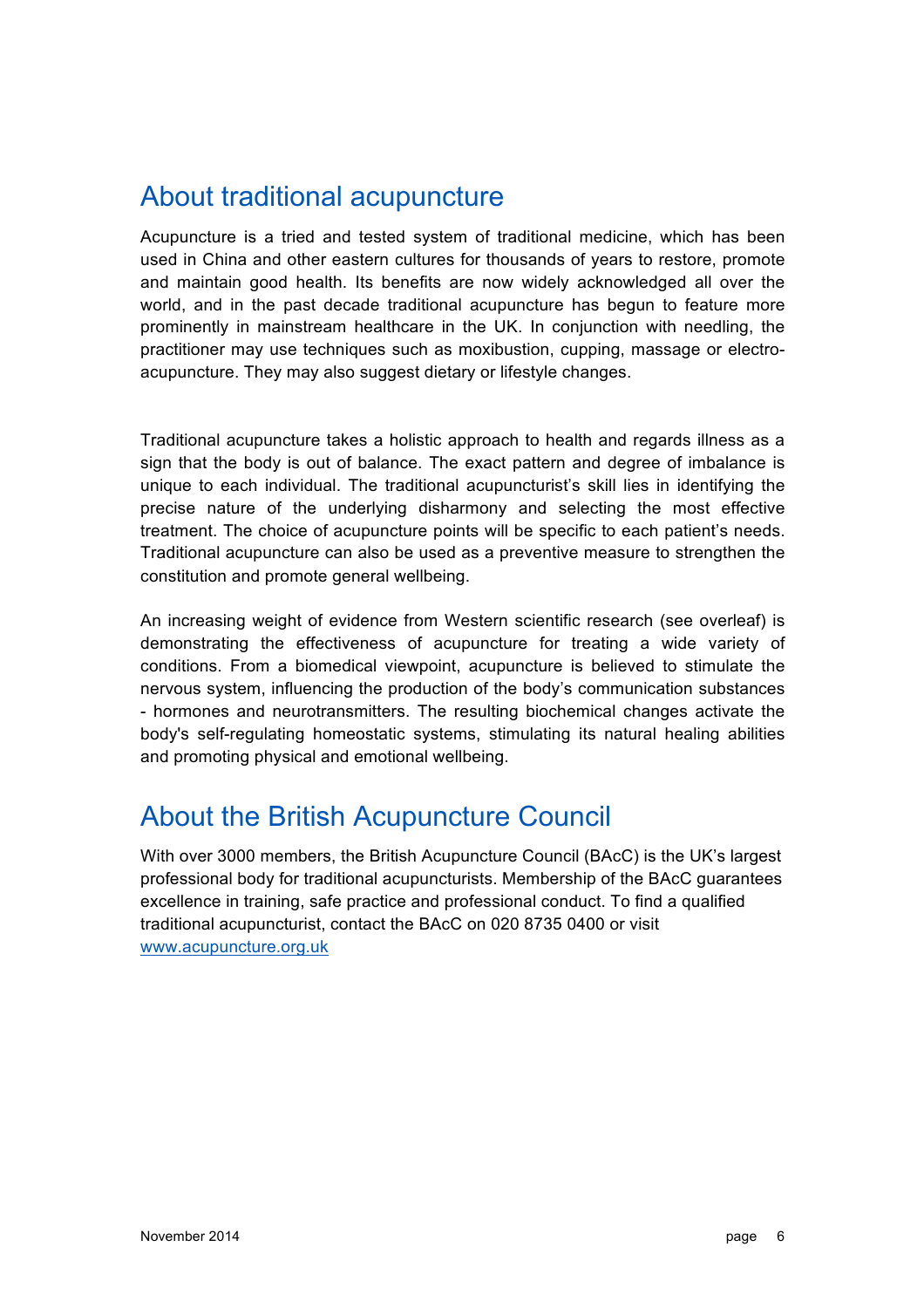# **ACUPUNCTURE AND PALLIATIVE CARE**

## The evidence

**Research Conclusion**

#### **Overviews**

Filshie J, Rubens C. Acupuncture in palliative care. Acupunct Med. 2011 Sep;29(3):166-7.

Lu WD et al. Recent advances in oncology acupuncture and safety considerations I practice. Current Treatment Options in Oncology 2010;11(3-4):141-146

Lu WD et al. The value of acupuncture in cancer care. Haematol Oncol Clin N Amer. 2008; 22(4):63-viii.

Filshie J. National Guidelines for the Use of Complementary Therapies in Supportive and Palliative Care. Acupuncture. The Prince of Wales's Foundation for Integrated Health; National Council for Hospice and Specialist Palliative Care Services. May 2003.

#### **Systematic reviews**

| Paley CA et al. Acupuncture for<br>cancer pain in adults. Cochrane<br>Database Syst Rev. 2011 Jan<br>19;(1):CD007753.                                                                                   | A systematic review that evaluated the efficacy of acupuncture<br>for the relief of cancer-related pain in adults. It included three<br>randomised controlled trials (involving a total of 204 patients)<br>that evaluated any type of invasive acupuncture for pain directly<br>related to cancer in adults of 18 years or over. One high quality<br>study investigated the effect of auricular acupuncture compared<br>with auricular acupuncture at 'placebo' points and with non-<br>invasive ear seeds attached at 'placebo' points. Participants in<br>the two acupuncture groups were blinded, but blinding was not<br>possible in the ear seeds group because seeds were attached<br>using tape. This may have biased results in favour of<br>acupuncture groups. Participants in the real acupuncture group<br>had lower pain scores at 2 month's follow-up than either the<br>placebo or ear seeds group. There was high risk of bias in the<br>other two studies because of low methodological quality. One<br>study that compared acupuncture with medication concluded<br>that both methods were effective in controlling pain, although<br>acupuncture was the most effective. The second study<br>compared acupuncture, point-injection and medication in<br>participants with stomach cancer. Long-term pain relief was<br>reported for both acupuncture and point-injection compared with<br>medication during the last 10 days of treatment. The reviewers<br>concluded that there was insufficient evidence to judge whether<br>acupuncture is effective in treating cancer pain in adults. |
|---------------------------------------------------------------------------------------------------------------------------------------------------------------------------------------------------------|----------------------------------------------------------------------------------------------------------------------------------------------------------------------------------------------------------------------------------------------------------------------------------------------------------------------------------------------------------------------------------------------------------------------------------------------------------------------------------------------------------------------------------------------------------------------------------------------------------------------------------------------------------------------------------------------------------------------------------------------------------------------------------------------------------------------------------------------------------------------------------------------------------------------------------------------------------------------------------------------------------------------------------------------------------------------------------------------------------------------------------------------------------------------------------------------------------------------------------------------------------------------------------------------------------------------------------------------------------------------------------------------------------------------------------------------------------------------------------------------------------------------------------------------------------------------------------------------------------------|
| Hopton A, MacPherson H.<br>Acupuncture for chronic pain: is<br>acupuncture more than an effective<br>placebo? A systematic review of<br>pooled data from meta-analyses. Pain<br>Pract 2010; 10: 94-102. | A synthesis of evidence from systematic reviews on the pooled<br>data of high-quality randomized controlled trials comparing<br>acupuncture to sham acupuncture for chronic pain. For short-<br>term outcomes, acupuncture showed significant superiority over<br>sham for back pain, knee pain, and headache. For longer-term<br>outcomes (6 to12 months), acupuncture was significantly more<br>effective for knee pain and tension-type headache but<br>inconsistent for back pain (one positive and one inconclusive).                                                                                                                                                                                                                                                                                                                                                                                                                                                                                                                                                                                                                                                                                                                                                                                                                                                                                                                                                                                                                                                                                     |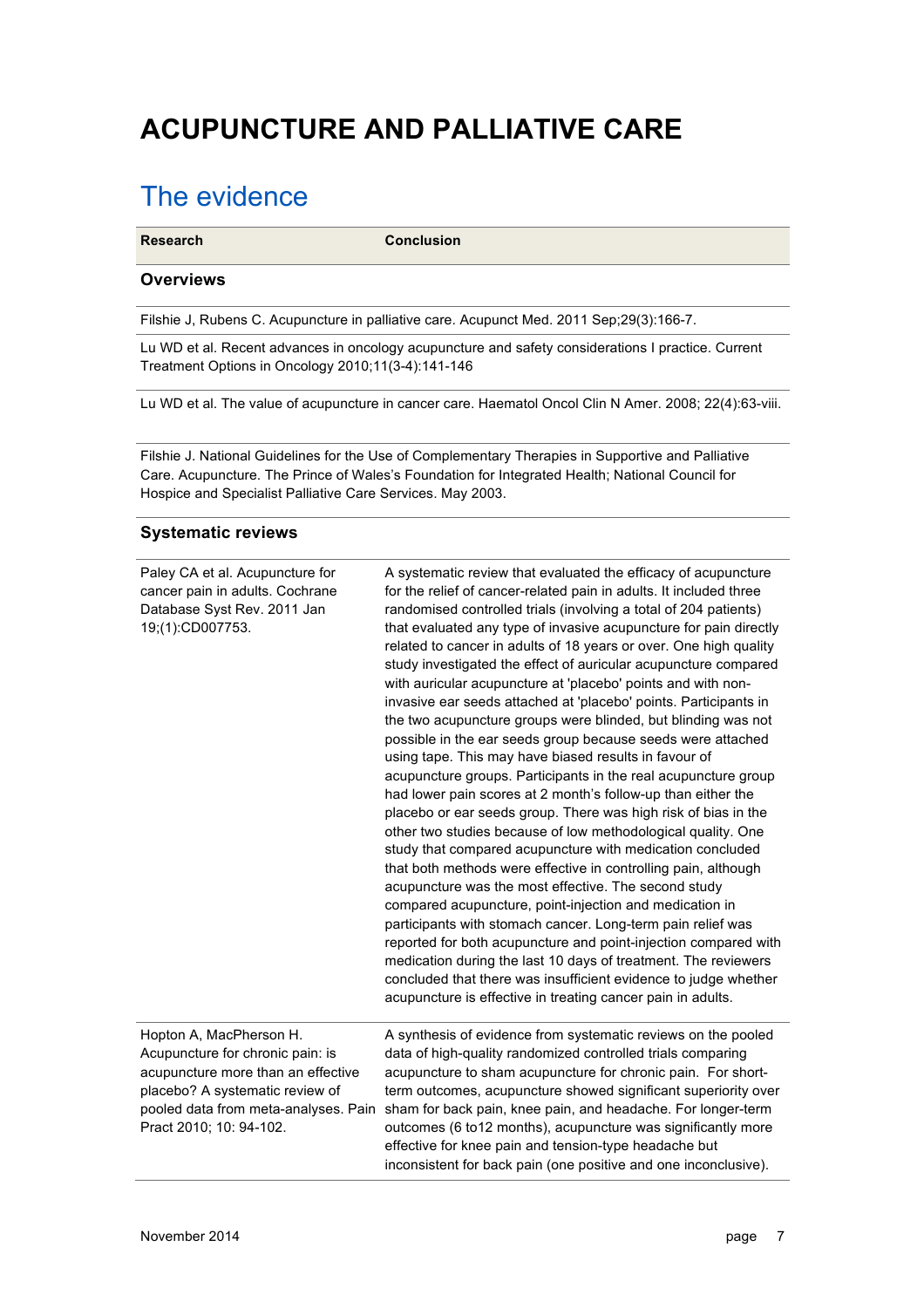|                                                                                                                                                                                                                                              | The reviewers concluded that the accumulating evidence from<br>recent reviews suggests acupuncture is more than a placebo for<br>commonly occurring chronic pain conditions.                                                                                                                                                                                                                                                                                                                                                                                                                                                                                                                                                                                                                                                                                                                                                                                                                                                                                                                                                                                                                                                                                                                                                                                                                       |
|----------------------------------------------------------------------------------------------------------------------------------------------------------------------------------------------------------------------------------------------|----------------------------------------------------------------------------------------------------------------------------------------------------------------------------------------------------------------------------------------------------------------------------------------------------------------------------------------------------------------------------------------------------------------------------------------------------------------------------------------------------------------------------------------------------------------------------------------------------------------------------------------------------------------------------------------------------------------------------------------------------------------------------------------------------------------------------------------------------------------------------------------------------------------------------------------------------------------------------------------------------------------------------------------------------------------------------------------------------------------------------------------------------------------------------------------------------------------------------------------------------------------------------------------------------------------------------------------------------------------------------------------------------|
| O'Sullivan EM, Higginson IJ. Clinical<br>effectiveness and safety of<br>acupuncture in the treatment of<br>irradiation-induced xerostomia in<br>patients with head and neck cancer: a<br>systematic review. Acupunct Med<br>2010; 28: 191-9. | A systematic review that looked at the evidence on clinical<br>effectiveness and safety of acupuncture in irradiation-induced<br>xerostomia in patients with head and neck cancer. In all, three<br>randomised controlled trials were included. Two trials compared<br>acupuncture with sham acupuncture, and the other had a control<br>arm of 'usual care'. Outcome measurements included salivary<br>flow rates (SFRs) in two trials and subjective questionnaires in<br>three. All three trials reported a significant reduction in<br>xerostomia versus baseline SFR (p<0.05); one reported greater<br>effect in the intervention group for stimulated SFR (p<0.01).<br>Subjective assessment reported significant differences between<br>real acupuncture and control in two trials (p<0.02-0.05). The<br>reviewers concluded that there is limited evidence to suggest<br>that acupuncture is beneficial for irradiation-induced xerostomia.                                                                                                                                                                                                                                                                                                                                                                                                                                                |
| Lee MS et al. Moxibustion for cancer<br>care: a systematic review and meta-<br>analysis. BMC Cancer 2010; 10: 130.                                                                                                                           | A systematic review that assessed the effectiveness of<br>moxibustion for supportive cancer care. It included five<br>randomized controlled trials comparing the effects of<br>moxibustion with conventional therapy. Four trials failed to show<br>favourable effects of moxibustion for response rate compared<br>with chemotherapy (p=0.43). Two trials assessed the<br>occurrence of side effects of chemotherapy and showed<br>favourable effects of moxibustion. A meta-analysis showed<br>significantly reduced nausea and vomiting from chemotherapy<br>with moxibustion (p=0.0005). The reviewers concluded that<br>there is limited evidence to suggest moxibustion is an effective<br>supportive cancer care in nausea and vomiting.                                                                                                                                                                                                                                                                                                                                                                                                                                                                                                                                                                                                                                                    |
| Chao LF et al. The efficacy of<br>acupoint stimulation for the<br>management of therapy-related<br>adverse events in patients with breast<br>cancer: a systematic review. Breast<br>Cancer Res Treat 2009; 118: 255-67.                      | A systematic review that assessed the evidence on the use of<br>acupoint stimulation for managing therapy-related adverse<br>events in patients with breast cancer. A total of 26 clinical trials,<br>18 in English and eight in Chinese, were included. They<br>assessed the application of acupoint stimulation on six disparate<br>conditions related to anticancer therapies, including vasomotor<br>syndrome, chemotherapy-induced nausea and vomiting,<br>lymphoedema, post-operation pain, aromatase inhibitors-related<br>joint pain and leukopenia. Methods of acupoint stimulation<br>included traditional acupuncture, acupressure,<br>electroacupuncture, and the use of a magnetic device on<br>acupuncture points. Overall, 23 trials (88%) reported positive<br>outcomes on at least one of the conditions examined. However,<br>only nine trials (35%) were of high quality. Three of these found<br>that acupoint stimulation on P6 was beneficial to chemotherapy-<br>induced nausea and vomiting. For other adverse events, the<br>quality of many of the trials identified was found to be poor and<br>no conclusive remarks could be made. The reviewers concluded<br>that acupoint stimulation, particularly acupressure on the P6<br>acupoint, appears to be beneficial in the management of<br>chemotherapy-induced nausea and vomiting, especially in the<br>acute phase. |

Lee MS et al. Acupuncture for treating A systematic review that assessed the effectiveness of hot flashes in breast cancer patients: acupuncture as a treatment option for hot flushes in patients with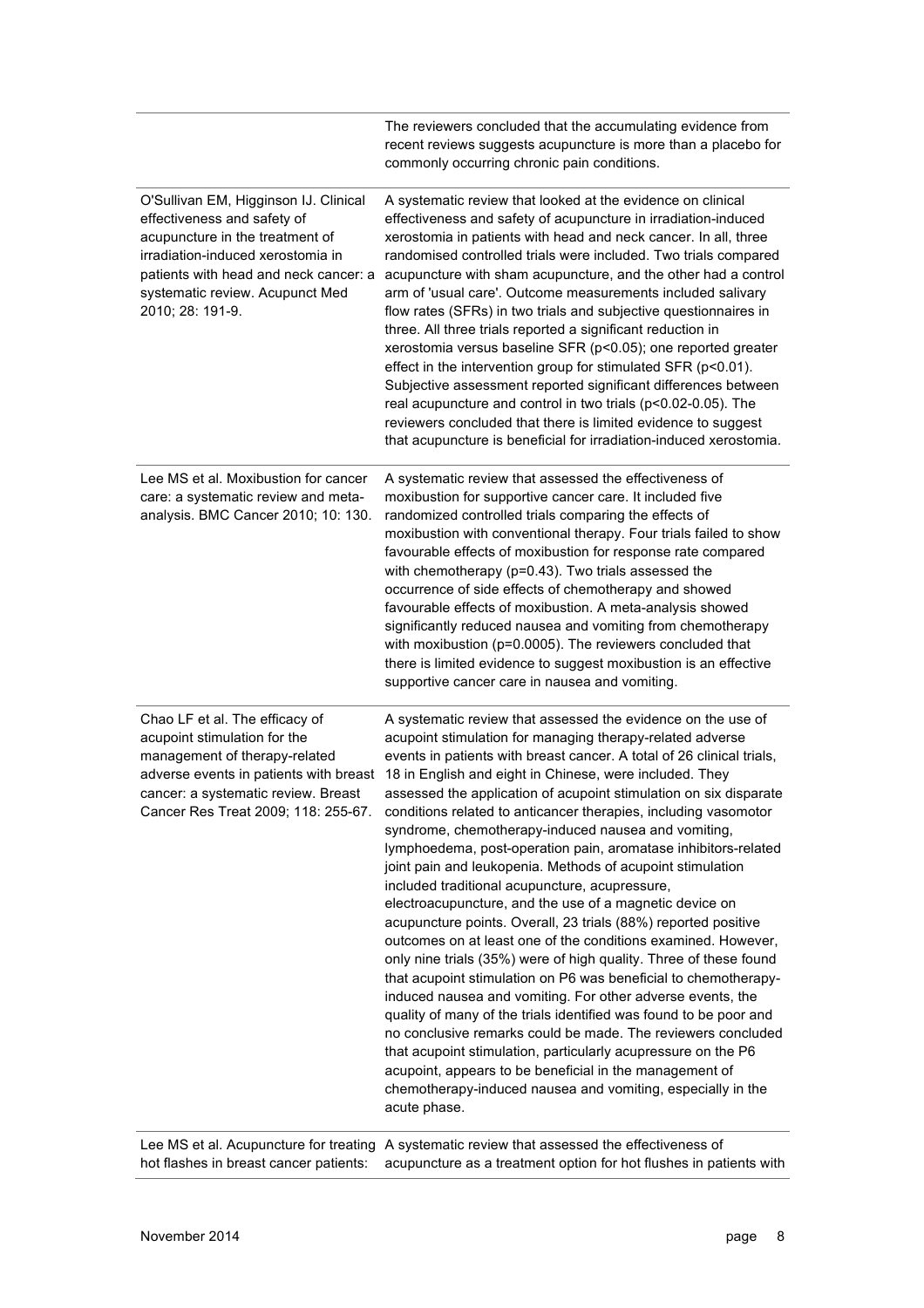| a systematic review. Breast Cancer<br>Res Treat 2009a; 115:497-503.                                                                                                                                                                                                                                                                                   | breast cancer. Three randomised clinical trials comparing real<br>with sham acupuncture were included. One trial showed<br>favourable effects of acupuncture in reducing hot flushes<br>frequency, while the other two failed to do so. The meta-analysis<br>showed significant effects of acupuncture compared with sham<br>acupuncture (p=0.05). One trial compared the effects of<br>electroacupuncture (EA) with hormone replacement therapy.<br>Hormone therapy was more effective than EA. Another trial<br>compared acupuncture with venlafaxine and reported no<br>significant intergroup difference. A further trial compared<br>acupuncture with applied relaxation and failed to show a<br>significant intergroup difference. The reviewers concluded that<br>the evidence to suggest acupuncture is an effective treatment of<br>hot flushes in patients with breast cancer was not convincing. |
|-------------------------------------------------------------------------------------------------------------------------------------------------------------------------------------------------------------------------------------------------------------------------------------------------------------------------------------------------------|-------------------------------------------------------------------------------------------------------------------------------------------------------------------------------------------------------------------------------------------------------------------------------------------------------------------------------------------------------------------------------------------------------------------------------------------------------------------------------------------------------------------------------------------------------------------------------------------------------------------------------------------------------------------------------------------------------------------------------------------------------------------------------------------------------------------------------------------------------------------------------------------------------------|
| Lee MS et al. Acupuncture for treating<br>hot flushes in men with prostate<br>cancer: a systematic review. Support<br>Care Cancer 2009b; 17: 763-70.                                                                                                                                                                                                  | A systematic review that assessed the effects of acupuncture as<br>a treatment for hot flushes in patients with prostate cancer. Six<br>studies were included. One randomised clinical trial compared<br>the effects of manual acupuncture with acupuncture plus electro-<br>acupuncture. The other five studies were uncontrolled<br>observational studies and therefore had limitations. The<br>reviewers concluded that the evidence to suggest an effect with<br>acupuncture on hot flushes in patients with prostate cancer was<br>not convincing.                                                                                                                                                                                                                                                                                                                                                     |
| Standish LJ et al. Acupuncture is<br>underutilized in hospice and palliative<br>medicine. Am J Hosp Palliat Care.<br>2008 Aug-Sep; 25(4): 298-308.                                                                                                                                                                                                    | Of 27 RCTs on acupuncture for conditions seen frequently in<br>palliative care 23 reported statistically significant, favourable<br>results. The authors concluded that acupuncture is safe and<br>clinically cost-effective for the management of common<br>symptoms in palliative and end-of-life care.                                                                                                                                                                                                                                                                                                                                                                                                                                                                                                                                                                                                   |
| Couilliot M, Delahaye G. Acupuncture<br>in palliative care for cancer and non-<br>cancer patients: a systematic review.<br>Palliative Medicine. 22(4):552, June<br>2008. Abstracts of the 5th Research<br>Forum of the European Association<br>for Palliative Care (EAPC):<br>Trondheim, Norway, 28-31 May 2008:<br><b>EAPC Abstracts: Poster 490</b> | The literature on acupuncture and palliative care has increased<br>dramatically over the last 10 years, with most papers related to<br>cancer. There are two main types: evaluations of the evidence<br>for treating specific symptoms, and surveys on knowledge and<br>use of acupuncture. It was concluded that although there is good<br>evidence for cancer-related symptoms there is a shortage of<br>high quality studies on non-cancer patients.                                                                                                                                                                                                                                                                                                                                                                                                                                                     |
| Bausewein C et al. Non-<br>pharmacological interventions for<br>breathlessness in advanced stages of<br>malignant and non-malignant<br>diseases. Cochrane Database of<br>Systematic Reviews 2008, Issue 2.<br>Art. No.: CD005623. DOI:<br>10.1002/14651858.CD005623.pub2.                                                                             | A systematic review that looked at the effectiveness of non-<br>pharmacological and non-invasive interventions to relieve<br>breathlessness in participants suffering from the five most<br>common conditions causing breathlessness in advanced<br>disease. It included 47 randomised controlled and controlled<br>clinical trials involving a total of 2,532 participants described as<br>suffering from breathlessness due to advanced stages of<br>cancer, COPD, interstitial lung disease, chronic heart failure or<br>motor neurone disease. Five of the trials were of<br>acupuncture/acupressure, which provided low strength evidence<br>that acupuncture/acupressure is helpful. Most of the studies had<br>been conducted in patients with COPD.                                                                                                                                                 |
| Ezzo JM et al. Acupuncture-point<br>stimulation for chemotherapy-induced<br>nausea or vomiting. Cochrane                                                                                                                                                                                                                                              | A systematic review that assessed the effectiveness of<br>acupuncture-point stimulation on acute and delayed<br>chemotherapy-induced nausea and vomiting in cancer patients.                                                                                                                                                                                                                                                                                                                                                                                                                                                                                                                                                                                                                                                                                                                                |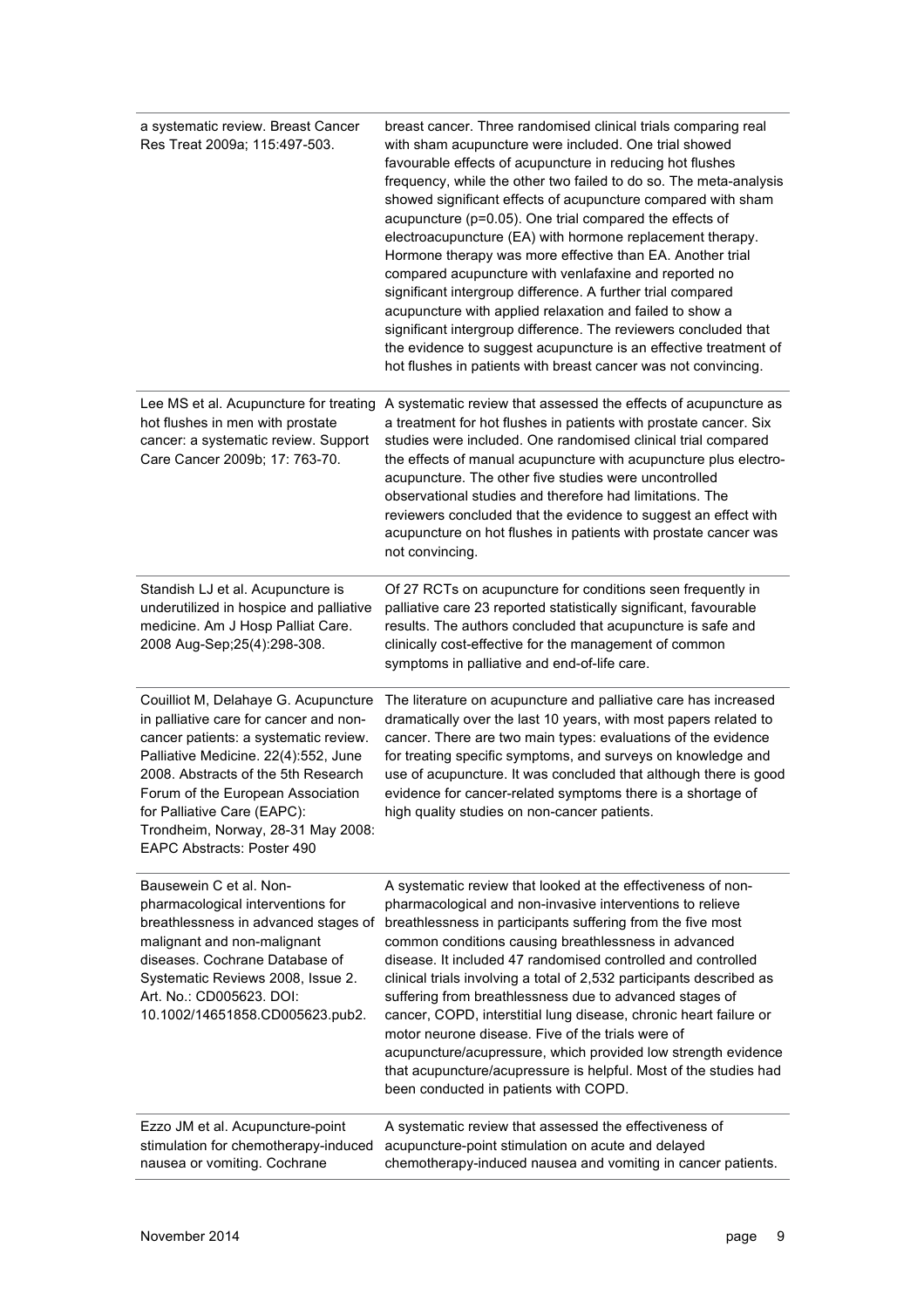Database of Systematic Reviews.(2):CD002285, 2006. Eleven randomised trials (involving a total of 1,247 patients) were pooled. Overall, acupuncture-point stimulation given by any method reduced the incidence of acute vomiting (RR p=0.04), but not acute or delayed nausea severity compared to control. By modality, stimulation with needles reduced the proportion of acute vomiting (RR p=0.01), but not acute nausea severity. Electroacupuncture reduced the proportion of acute vomiting (p=0.02), but manual acupuncture did not; delayed symptoms for acupuncture were not reported. Acupressure reduced mean acute nausea severity (p=0.04), but not acute vomiting or delayed symptoms. Non-invasive electrostimulation showed no benefit for any outcome. All trials used concomitant pharmacologic antiemetics, and all, except electroacupuncture trials, used state-of-the-art antiemetics. The reviewers concluded that this data complements that on post-operative nausea and vomiting, suggesting a biologic effect of acupuncture-point stimulation. They also concluded that electroacupuncture has demonstrated benefits for chemotherapy-induced acute vomiting, and that selfadministered acupressure appears to have a protective effect for acute nausea and can readily be taught to patients.

#### **Randomised controlled trials**

| Lim JT et al. Is there a role for<br>acupuncture in the symptom<br>management of patients receiving<br>palliative care for cancer? A pilot<br>study of 20 patients comparing<br>acupuncture with nurse-led<br>supportive care. Acupunct Med 2011;<br>29: 173-9. | A 4-week pilot randomised controlled study that documented<br>changes in symptoms after acupuncture or nurse-led supportive<br>care in 20 patients with incurable cancer and an estimated<br>survival of at least 3 months. Edmonton Symptom Assessment<br>System (ESAS) scores were obtained before and after each<br>treatment, and weekly for 6 weeks after treatment by telephone.<br>Total symptom scores were reduced by an average of 22% after<br>each acupuncture visit and by 14% after each supportive care<br>visit. Compared with baseline, ESAS scores at the end of the<br>follow-up period were reduced by 19% for the acupuncture arm<br>and 26% for nurse-led supportive care. The researchers<br>concluded that patients appeared to benefit from incorporating<br>acupuncture into the treatment of advanced incurable cancer,<br>and that it was well tolerated with no significant or unexpected<br>side effects. Acupuncture had an immediate effect on all<br>symptoms, whereas nurse-led supportive care had a larger<br>impact 6 weeks after the final session. |
|-----------------------------------------------------------------------------------------------------------------------------------------------------------------------------------------------------------------------------------------------------------------|-------------------------------------------------------------------------------------------------------------------------------------------------------------------------------------------------------------------------------------------------------------------------------------------------------------------------------------------------------------------------------------------------------------------------------------------------------------------------------------------------------------------------------------------------------------------------------------------------------------------------------------------------------------------------------------------------------------------------------------------------------------------------------------------------------------------------------------------------------------------------------------------------------------------------------------------------------------------------------------------------------------------------------------------------------------------------------------------|
| Chang BH, Sommers E.<br>Acupuncture and the relaxation<br>response for treating gastrointestinal<br>symptoms in HIV patients on highly<br>active antiretroviral therapy.<br>Acupunct Med. 2011 Sep; 29(3): 180-<br>7.                                           | This was a 4-arm double-blind randomised controlled trial: real<br>acupuncture+relaxation (AR), sham acupuncture + relaxation<br>(SR), real acupuncture+health education (AE) or sham<br>health education (SE). Participants<br>acupuncture +<br>listened to CDs with relaxation-eliciting instructions or health<br>education while receiving acupuncture/sham. Interventions were<br>provided twice weekly for 4 weeks and once weekly for another<br>4 weeks. Daily diaries recorded GI symptom severity ratings.<br>115 people with HIV/AIDS who were on HAART (highly-active<br>retroviral therapy) and had persistent GI symptoms started the<br>intervention. The AR group had greater intervention effects for<br>loose stools symptoms than the other three groups ( $\beta$ =-0.149, -<br>0.151 and -0.144, p value=0.013, 0.013 and 0.018 compared to<br>AE, SR and SE, respectively). The AR group also had significant<br>effects on reducing nausea symptoms when the intervention                                                                                          |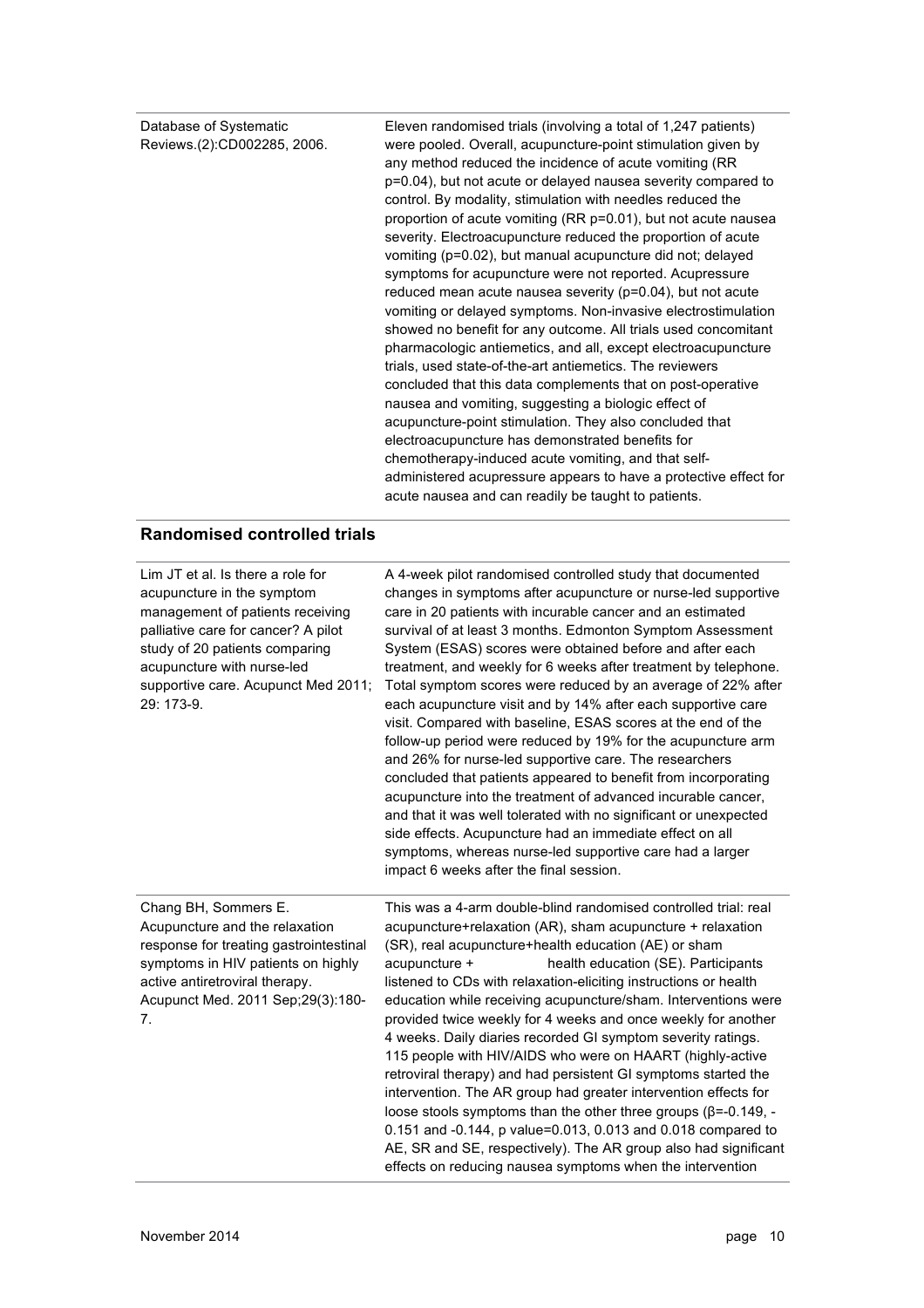|                                                                                                                                                                                 | was given twice per week ( $\beta$ =-0.218, p=0.001). Conclusions:<br>these preliminary data demonstrate the potential synergistic<br>effects of acupuncture and relaxation for treating GI symptoms<br>in HIV patients on HAART.                                                                                                                                                                                                                                                                                                                                                                                                                                                                                                                                                                                                    |
|---------------------------------------------------------------------------------------------------------------------------------------------------------------------------------|--------------------------------------------------------------------------------------------------------------------------------------------------------------------------------------------------------------------------------------------------------------------------------------------------------------------------------------------------------------------------------------------------------------------------------------------------------------------------------------------------------------------------------------------------------------------------------------------------------------------------------------------------------------------------------------------------------------------------------------------------------------------------------------------------------------------------------------|
| Feng Y et al. Clinical research of<br>acupuncture on malignant tumor<br>patients for improving depression and<br>sleep quality. J Tradit Chin Med. 2011<br>Sep;31(3):199-202    | Eighty cases of cancer related depression and sleep disorders<br>received either acupuncture or Fluoxetine for 30 days. Before<br>and after scores on the Hamilton Depression Rating Scale were<br>20.9 to 9.9 for acupuncture, and 20.7 to 13.7 for Fluoxetine.<br>Sleep was assessed by the Pittsburgh Sleep Quality Index:<br>acupuncture 14.5 to 7.9; Fluoxetine 13.0 to 11.4. In both cases<br>the acupuncture group performed significantly better than the<br>control. The authors concluded that acupuncture can effectively<br>reduce malignant-related depression, improve sleep quality, and<br>help to improve the quality of life of cancer patients.                                                                                                                                                                   |
| Shiflett SC, Schwartz GE. Effects of<br>acupuncture in reducing attrition and<br>mortality in HIV-Infected men with<br>peripheral neuropathy. Explore (NY).<br>2011; 7: 148-54. | A reassessment of research assessing acupuncture versus<br>amitriptyline for peripheral neuropathy in 114 HIV-infected<br>patients study. The results were inconclusive for pain measures,<br>but acupuncture had a strong and positive effect on attrition and<br>mortality. Overall, acupuncture was associated with lower<br>attrition rate (27.6% vs. 44.6%, p=0.058), and a zero mortality<br>rate (0% vs. 12.5%, p=0.047) than amitriptyline. This protective<br>effect of acupuncture was most pronounced among patients with<br>poorest physical functioning at the beginning of the study (0%<br>vs. 23.8%, p=0.047). The researchers concluded that<br>acupuncture was clearly effective in reducing attrition and<br>mortality in men with HIV and peripheral neuropathy, but that<br>results for pain relief were mixed. |
| Tsay SL. Acupressure and fatigue in<br>patients with end-stage renal disease-<br>a randomized controlled trial. Int J<br>Nurs Stud 2004; 41: 99-106.                            | A randomised controlled trial that investigated the effectiveness<br>of acupressure on fatigue in patients with end-stage renal-<br>disease (ESRD). A total of 106 patients were randomly assigned<br>into acupressure, sham or control groups. Patients in the<br>acupressure group had reduced fatigue (p=0.003). Comparisons<br>indicated that there were significant differences between the<br>acupressure group and the control group (p=0.01) and between<br>the sham group and control group (p=0.003). The reviewers<br>concluded that acupuncture provided an alternative method for<br>healthcare providers in the management of ESRD patients with<br>fatigue.                                                                                                                                                           |
| <b>Observational studies</b>                                                                                                                                                    |                                                                                                                                                                                                                                                                                                                                                                                                                                                                                                                                                                                                                                                                                                                                                                                                                                      |
| Cassileth BR et al. A safety and<br>efficacy pilot study of acupuncture for<br>the treatment of chronic<br>lymphoedema. Acupunct Med. 2011<br>Sep;29(3):170-2.                  | This pilot study recruited women diagnosed with chronic<br>lymphoedema (affected arm width >2 cm circumference than<br>unaffected arm) after breast cancer surgery. They received<br>acupuncture twice a week for 4 weeks, using a standardized<br>prescription and needling into the affected as well as the<br>unaffected limb. Nine subjects were treated before the study<br>goal was reached of obtaining four women with at least a 30%<br>reduction in lymphoedema at 4 weeks when compared with<br>baseline values. No serious adverse events occurred during or<br>after 73 treatment sessions. It was concluded that acupuncture<br>appears safe and may reduce lymphoedema associated with                                                                                                                                |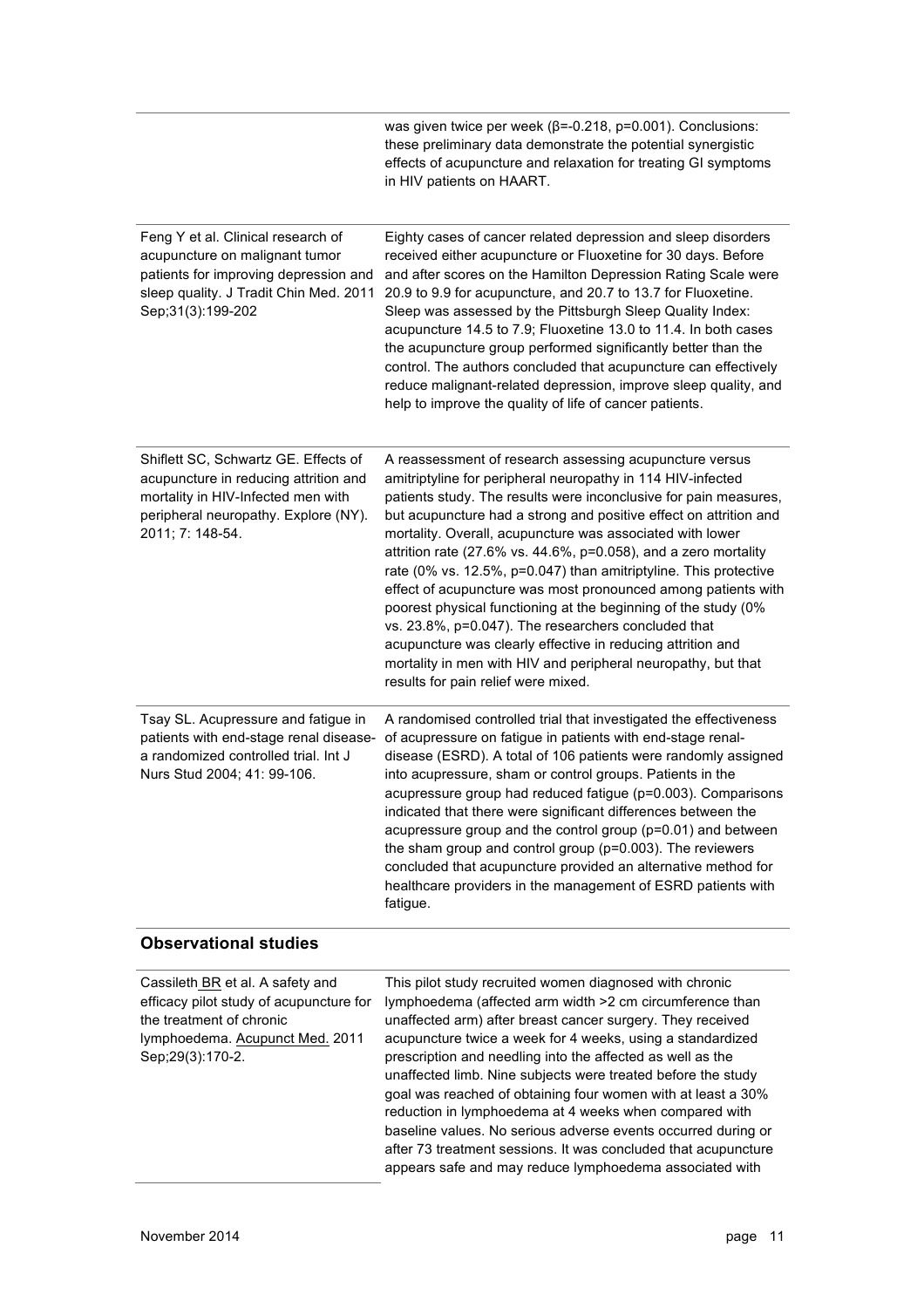|                                                                                                                                                                                                                                        | breast cancer surgery.                                                                                                                                                                                                                                                                                                                                                                                                                                                                                                                                                                                                                                                                                                                                                                                                                                                                            |
|----------------------------------------------------------------------------------------------------------------------------------------------------------------------------------------------------------------------------------------|---------------------------------------------------------------------------------------------------------------------------------------------------------------------------------------------------------------------------------------------------------------------------------------------------------------------------------------------------------------------------------------------------------------------------------------------------------------------------------------------------------------------------------------------------------------------------------------------------------------------------------------------------------------------------------------------------------------------------------------------------------------------------------------------------------------------------------------------------------------------------------------------------|
| De Valois BA et al. Assessing the<br>feasibility of using acupuncture and<br>moxibustion to improve quality<br>of life for cancer survivors with upper<br>body lymphoedema. Eur J Oncol<br>Nurs. 2011 Sep 12. [Epub ahead of<br>print] | An exploratory single-arm observational study included breast<br>(BC) and head and neck cancer (HNC) survivors with mild-to-<br>moderate uncomplicated lymphoedema. They received seven<br>individualised treatments (S1), and six optional additional<br>treatments (S2). Of 35 participants recruited, 30 completed S1<br>and S2, three completed S1, two were lost to the study. Mean<br>MYMOP profile change scores for BC participants were 1.28<br>points improvement on a 7-point scale for S1 (n=25), and 1.41<br>for S2 (n=24). For HNC the changes were 2.29 and 0.94<br>respectively (n=7; n=6). Some SF36 scores for BC patients also<br>improved significantly to 4 weeks after treatment. There were no<br>serious adverse effects, and the author concluded that<br>acupuncture adjunctive to usual care is an acceptable treatment<br>for cancer survivors with lymphoedema.      |
| Donald GK et al. Evaluation of<br>acupuncture in the management of<br>chemotherapy-induced peripheral<br>neuropathy. Acupunct Med 2011; 29<br>$(3):230-3$                                                                              | Eighteen (18) patients referred by medical staff or self-referred<br>received six weekly acupuncture treatments. The points were<br>based on individual presentation. 82% (n=14) reported symptom<br>improvement and some recorded additional benefits such as<br>medication reduction and improved sleep. The conclusion was<br>that acupuncture may be an option for patients with<br>chemotherapy-induced peripheral neuropathy though further<br>research is required.                                                                                                                                                                                                                                                                                                                                                                                                                        |
| Kim KH et al. Acupuncture for<br>symptom management in<br>hemodialysis patients: a prospective,<br>observational pilot study. J Altern<br>Complement Med 2011; 17: 741-8.                                                              | A prospective, observational pilot study that looked at the<br>feasibility, safety, and possible benefits of acupuncture for<br>symptom management in 24 patients undergoing haemodialysis.<br>Acupuncture treatments were provided twice a week for 6<br>consecutive weeks on a non-dialysis day or on the day of<br>haemodialysis prior to initiating treatment. Patients experienced<br>a significant improvement of symptoms considered the most<br>bothersome (p<0.0001). No serious adverse events related to<br>acupuncture occurred. The researchers concluded that<br>acupuncture seems feasible and safe for symptom management<br>in patients undergoing haemodialysis.                                                                                                                                                                                                                |
| Dean-Clower E et al. Acupuncture as<br>palliative therapy for physical<br>symptoms and quality of life for<br>advanced cancer patients. Integr<br>Cancer Ther 2010; 9: 158-67.                                                         | An 8-week single-armed prospective pilot study that looked at<br>the feasibility of administering acupuncture as palliative therapy<br>in 40 patients with advanced ovarian or breast cancer and to<br>assess the effect on symptoms and quality of life (QOL). Among<br>patients experiencing baseline symptoms, there was<br>improvement in anxiety (p=0.001), fatigue (p=0.0002), pain<br>(p=0.0002), and depression (p=0.003). QOL measures of pain<br>severity and interference, physical and psychological distress,<br>life satisfaction, and mood states showed improved scores<br>during treatment, with sustained benefit at 12 weeks. The<br>researchers concluded that their pilot study demonstrated that<br>an 8-week outpatient acupuncture course is feasible for<br>advanced cancer patients and produces a measurable benefit<br>that should be evaluated in controlled trials. |
| Takahashi H. Effects of acupuncture<br>on terminal cancer patients in the<br>home care setting. Med Acupunct                                                                                                                           | A study that evaluated the efficacy of acupuncture on various<br>symptoms in 12 terminal cancer patients receiving home care<br>who had been evaluated as having less than 1 month to live at<br>the time of discharge from hospital. The patients presented with                                                                                                                                                                                                                                                                                                                                                                                                                                                                                                                                                                                                                                 |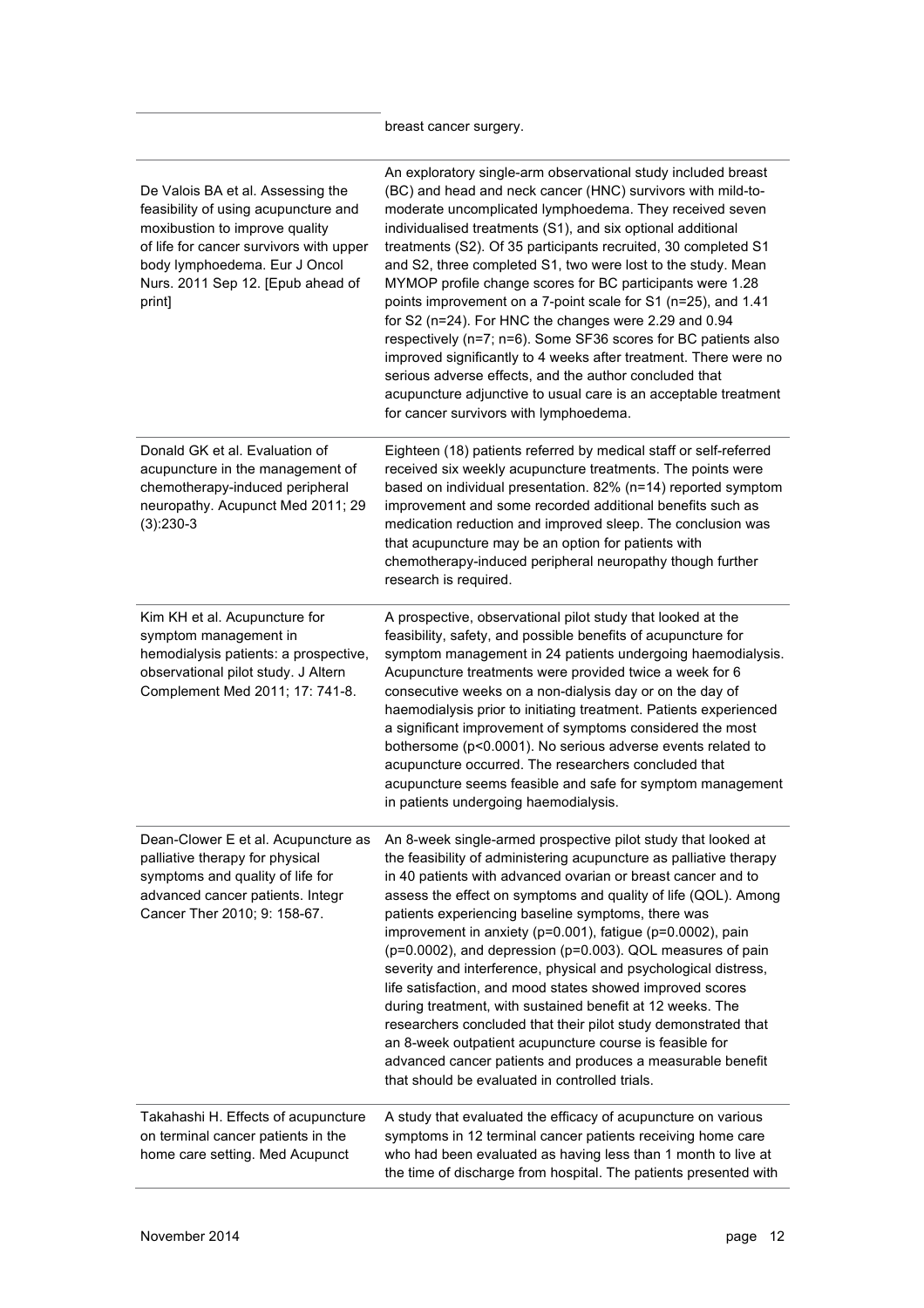| 2009; 21: 123-9.                                                                                                                                                                                      | a variety of symptoms, including pain, nausea, vomiting,<br>constipation, dyspnoea, and general fatigue. All patients<br>survived at least 1 month after the initiation of the acupuncture<br>treatment at home (mean length of stay at home, 133 days).<br>There was a moderate to significant reduction in the severity of<br>constipation, dyspnoea, and general fatigue; the effects on pain<br>and nausea were variable. No patient required hospitalisation for<br>palliation of symptoms, nor did any patients experience anxiety<br>or other psychological problems that needed further medical<br>attention. All patients were able to remain home until death. The<br>researchers concluded that acupuncture appeared to<br>significantly contribute to the palliation of symptoms experienced<br>by terminal cancer patients.                                                                                                                                 |
|-------------------------------------------------------------------------------------------------------------------------------------------------------------------------------------------------------|--------------------------------------------------------------------------------------------------------------------------------------------------------------------------------------------------------------------------------------------------------------------------------------------------------------------------------------------------------------------------------------------------------------------------------------------------------------------------------------------------------------------------------------------------------------------------------------------------------------------------------------------------------------------------------------------------------------------------------------------------------------------------------------------------------------------------------------------------------------------------------------------------------------------------------------------------------------------------|
| Meidell L et al. Acupuncture as an<br>optional treatment for hospice<br>patients with xerostomia: an<br>intervention study. Int J Palliat Nurs<br>2009; 15: 12-20.                                    | A 5-week study that investigated whether treatment with<br>acupuncture is a viable option for 14 hospice patients with<br>xerostomia. Only eight patients completed the study. The effect<br>of acupuncture was assessed using a visual analogue scale,<br>and by measuring the saliva production before and after<br>treatment. All the patients experienced alleviation of dryness of<br>the mouth and the associated symptoms. However, conducting<br>a 5-week acupuncture intervention study was not feasible due to<br>the patients being too close to death.                                                                                                                                                                                                                                                                                                                                                                                                       |
| Kaufman K, Salkeld EJ. Home<br>hospice acupuncture: a preliminary<br>report of treatment delivery and<br>outcomes. Perm J. 2008 Winter;<br>$12(1):23-6$                                               | A hospice report comprising a one-year summary of patient<br>chart data (n=71) and interviews with the two acupuncturists in<br>the programme. 63% of patients had a cancer diagnosis. The<br>commonest complaints were pain (70%), anxiety (45%),<br>shortness of breath (27%) and nausea/vomiting (14%). With a<br>median of 3 treatments excellent/good results were noted for 22-<br>31% of patients, depending on the complaint. The practitioners<br>described a greater focus on symptoms than is typical in<br>traditional acupuncture practice, though benefits in psycho-<br>socio-spiritual domains were also observed. Conclusions:<br>acupuncture is a promising adjunctive therapy for those nearing<br>the end of life in the home hospice setting; more detailed and<br>precise assessment is warranted.                                                                                                                                                 |
| Filshie J et al. Acupuncture and self<br>acupuncture for long-term treatment<br>of vasomotor symptoms in cancer<br>patients--audit and treatment<br>algorithm. Acupunct Med. 2005<br>dec;23(4):171-80 | An acupuncture protocol was developed for treating cancer<br>patients with vasomotor symptoms. Initially six weekly<br>treatments were given using distal and upper sternal points, but<br>avoiding lymphoedematous limbs. If there were no<br>contraindications, patients were told how to perform self<br>acupuncture, weekly for up to six years, for long term<br>maintenance. A retrospective audit of 159 patients<br>(predominantly female, and with breast or prostate cancer)<br>showed that 114 (79%) gained a 50% or greater reduction in hot<br>flushes and 30 (21%) a less than 50% reduction. The duration of<br>treatment varied from one month to over six years (mean, nine<br>months). Seventeen patients (9%) experienced minor side<br>effects over the six year period, mostly minor rashes. Hence<br>acupuncture is associated with long-term relief of vasomotor<br>symptoms in cancer patients. Treatment is safe and costs<br>appear to be low. |

Johnstone PA et al. Integration of A paper describing the physical integration of acupuncture into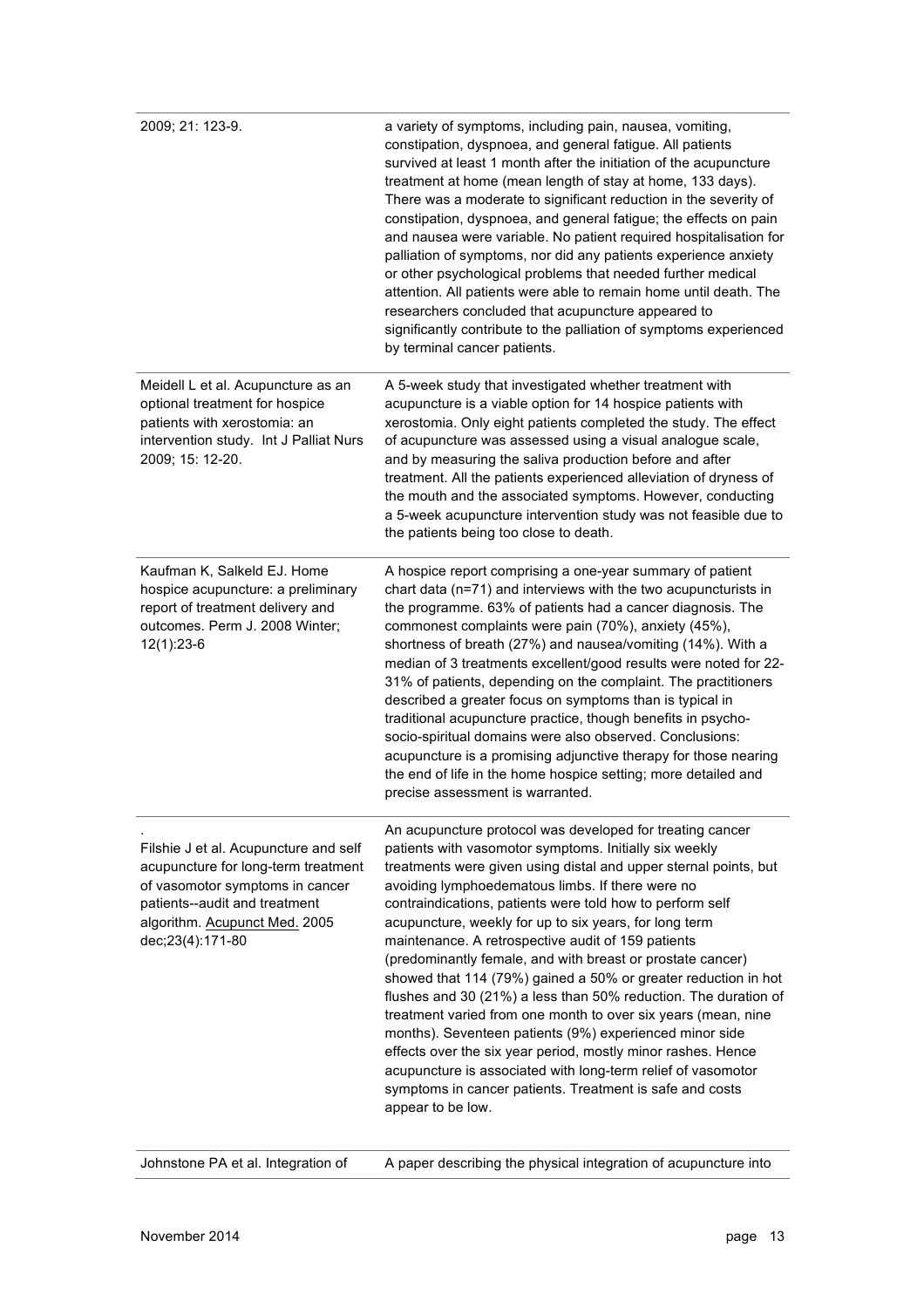| Palliat Med 2002; 16: 235-9.                                                                                                                         | an oncology clinic, and patient perspectives on its availability<br>and efficacy. A practice outcome analysis was performed on 89<br>patients receiving therapy between 1 January 2000 and 30 April<br>2000. Major reasons for referral to the clinic included pain<br>(53%), xerostomia (32%), hot flashes (6%) and nausea/loss of<br>appetite (6%). Patients had a mean of five acupuncture visits<br>(range 1-9). Most patients (60%) showed at least 30%<br>improvement in their symptoms. About one-third of patients had<br>no change in severity of symptoms. There were no untoward<br>effects reported related to the acupuncture. When analysed by<br>diagnosis, these values persist. Irrespective of response to<br>therapy, 86% of respondents considered provision of the<br>acupuncture service to be 'very important'. The researchers<br>concluded that acupuncture may contribute to control of<br>symptoms for cancer patients. |
|------------------------------------------------------------------------------------------------------------------------------------------------------|----------------------------------------------------------------------------------------------------------------------------------------------------------------------------------------------------------------------------------------------------------------------------------------------------------------------------------------------------------------------------------------------------------------------------------------------------------------------------------------------------------------------------------------------------------------------------------------------------------------------------------------------------------------------------------------------------------------------------------------------------------------------------------------------------------------------------------------------------------------------------------------------------------------------------------------------------|
| Phillips KD, Skelton WD. Effects of<br>individualized acupuncture on sleep<br>quality in HIV disease. J Assoc<br>Nurses Aids Care. 2001;12(1):27-39. | Participants were 21 HIV-infected men and women aged 29 - 50<br>years, who reported sleep disturbance three or more times per<br>week and who scored greater than 5 on the Pittsburgh Sleep<br>Quality Index. The Wrist Actigraph was used to measure sleep<br>activity, and the Current Sleep Quality Index was used to<br>measure sleep quality for 2 nights before and after a 5-week<br>acupuncture intervention (10 treatments). Acupuncture was<br>individualized to address insomnia and other symptoms reported<br>by the participants. Sleep activity and sleep quality significantly<br>improved after treatment.                                                                                                                                                                                                                                                                                                                        |
| Possible mechanisms of acupuncture                                                                                                                   |                                                                                                                                                                                                                                                                                                                                                                                                                                                                                                                                                                                                                                                                                                                                                                                                                                                                                                                                                    |
| Goldman N et al. Adenosine A1<br>receptors mediate local anti-<br>nociceptive effects of acupuncture.                                                | A study showing that the neuromodulator adenosine, which has<br>anti-nociceptive properties, was released during acupuncture in                                                                                                                                                                                                                                                                                                                                                                                                                                                                                                                                                                                                                                                                                                                                                                                                                    |
| Nat Neurosci 2010; May 30.                                                                                                                           | mice, and that its anti-nociceptive actions required adenosine A1<br>receptor expression. Direct injection of an adenosine A1<br>receptor agonist replicated the analgesic effect of acupuncture.<br>Inhibition of enzymes involved in adenosine degradation<br>potentiated the acupuncture-elicited increase in adenosine, as<br>well as its anti-nociceptive effect. The researchers concluded<br>that their observations indicate that adenosine mediates the<br>effects of acupuncture and that interfering with adenosine<br>metabolism may prolong the clinical benefit of acupuncture.                                                                                                                                                                                                                                                                                                                                                      |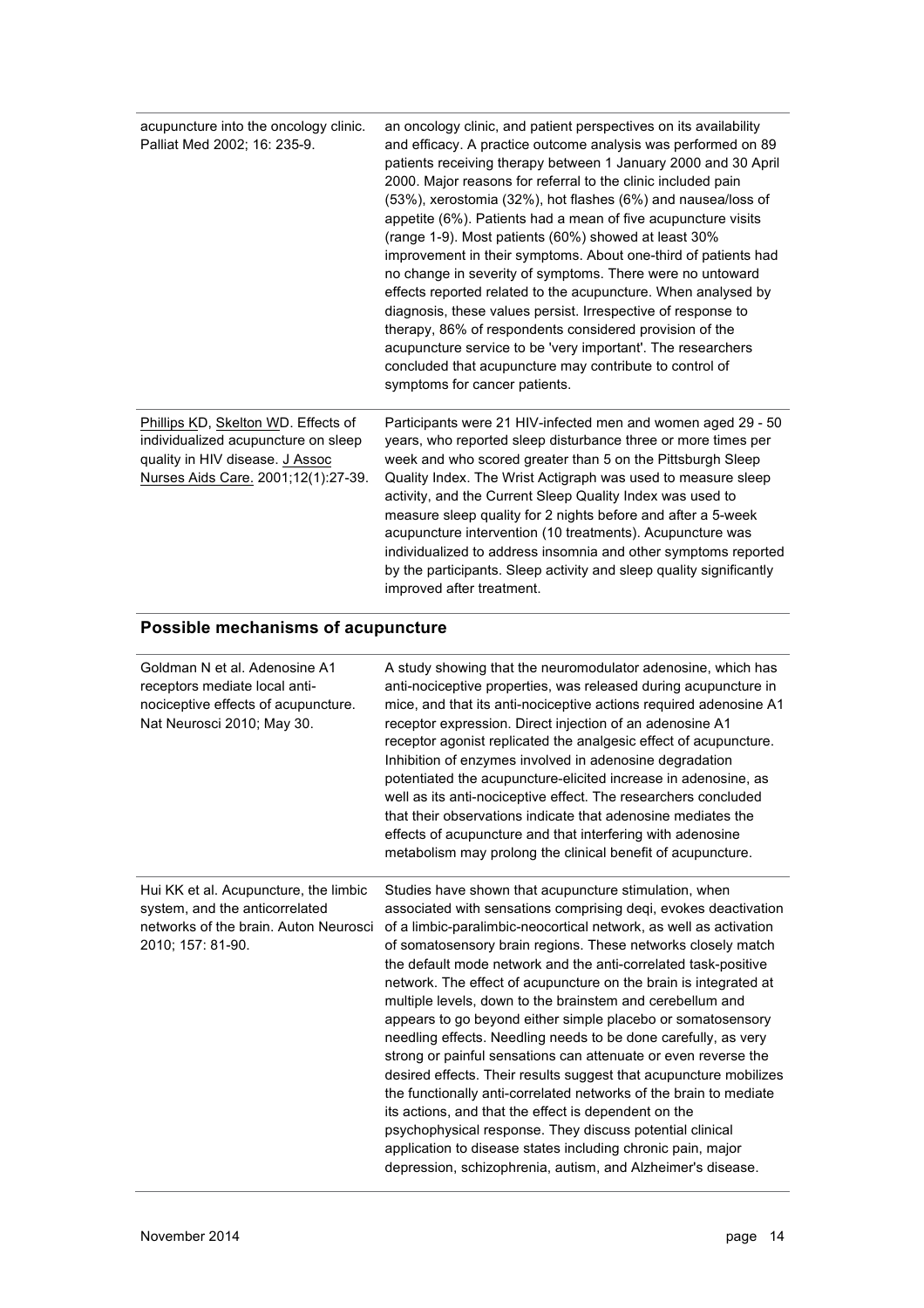| Hui K.K.-S. The salient characteristics<br>of the central effects of acupuncture<br>needling: limbic-paralimbic-<br>neocortical network modulation.<br>Human Brain Mapping 2009; 30:<br>1196-206.                                       | This study assessed the results of fMRI on 10 healthy adults<br>during manual acupuncture at 3 acupuncture points and a sham<br>point on the dorsum of the foot. Although certain differences<br>were seen between real and sham points, the hemodynamic and<br>psychophysical responses were generally similar for all 4 points.<br>Acupuncture produced extensive deactivation of the limbic-<br>paralimbic-neocortical system. Clusters of deactivated regions<br>were seen in the medial prefrontal cortex, the temporal lobe and<br>the posterior medial cortex. The sensorimotor cortices, thalamus<br>and occasional paralimbic structures such as the insula and<br>anterior middle cingulate cortex showed activation. The<br>researchers concluded that their results provided additional<br>evidence that acupuncture modulates the limbic-paralimbic-<br>neocortical network. They hypothesised that acupuncture may<br>mediate its analgesic, anti-anxiety, and other therapeutic effects<br>via this intrinsic neural circuit that plays a central role in the<br>affective and cognitive dimensions of pain. |
|-----------------------------------------------------------------------------------------------------------------------------------------------------------------------------------------------------------------------------------------|-----------------------------------------------------------------------------------------------------------------------------------------------------------------------------------------------------------------------------------------------------------------------------------------------------------------------------------------------------------------------------------------------------------------------------------------------------------------------------------------------------------------------------------------------------------------------------------------------------------------------------------------------------------------------------------------------------------------------------------------------------------------------------------------------------------------------------------------------------------------------------------------------------------------------------------------------------------------------------------------------------------------------------------------------------------------------------------------------------------------------------|
| Zhao CL et al. Effect of acupuncture<br>on the activity of the peripheral blood<br>T lymphocyte subsets and NK cells in<br>patients with colorectal cancer liver<br>metastasis. Zhongguo Zhen Jiu 2010;<br>30: 10-2.                    | A study that looked at the effect of acupuncture on the immune<br>function of 60 patients with colorectal cancer liver metastasis.<br>The value of T lymphocyte subsets such as CD(3), CD(4), and<br>CD(8), as well as Natural Killer cells were obviously increased<br>after treatment, and there were significant differences between<br>them before and after treatment.                                                                                                                                                                                                                                                                                                                                                                                                                                                                                                                                                                                                                                                                                                                                                 |
| Cheng CH et al. Endogenous Opiates<br>in the Nucleus Tractus Solitarius<br>Mediate Electroacupuncture-induced<br>Sleep Activities in Rats. Evid Based<br>Complement Alternat Med 2009; Sep<br>3.                                        | An animal study that investigated the involvement of the nucleus<br>tractus soliatarius opioidergic system in electroacupuncture-<br>induced alterations in sleep, the findings of which suggested that<br>mechanisms of sleep enhancement may be mediated, in part,<br>by cholinergic activation, stimulation of the opioidergic neurons<br>to increase the concentrations of beta-endorphin and the<br>involvement of the µ-opioid receptors.                                                                                                                                                                                                                                                                                                                                                                                                                                                                                                                                                                                                                                                                             |
| Kim H et al. The effects of<br>acupuncture stimulation at PC6<br>(Neiguan) on chronic mild stress-<br>induced biochemical and behavioral<br>responses. Neuroscience Letters.<br>2009; 460: 56-60.                                       | The effects of acupuncture on the behavioural responses<br>induced by chronic mild stress (CMS) were evaluated in rats by<br>using a maze and a sucrose intake test. C-fos expression in the<br>brain was examined by immunohistochemistry. Acupuncture<br>stimulation at point P6 (3 min) (but not at point SJ5) reversed<br>stress-induced behavioural changes and significantly attenuated<br>c-fos expression in the hypothalamus, suggesting that<br>acupuncture has a therapeutic effect on chronic stress-related<br>diseases such as depression and anxiety.                                                                                                                                                                                                                                                                                                                                                                                                                                                                                                                                                        |
| Komori M et al. Microcirculatory<br>responses to acupuncture stimulation<br>and phototherapy. Anesth Analg<br>2009; 108: 635-40.                                                                                                        | Experimental study on rabbits in which acupuncture stimulation<br>was directly observed to increase diameter and blood flow<br>velocity of peripheral arterioles, enhancing local microcirculation.                                                                                                                                                                                                                                                                                                                                                                                                                                                                                                                                                                                                                                                                                                                                                                                                                                                                                                                         |
| Zhou Q et al. The effect of electro-<br>acupuncture on the imbalance<br>between monoamine<br>neurotransmitters and GABA in the<br>CNS of rats with chronic emotional<br>stress-induced anxiety. Int J Clin<br>Acupunct 2008; 17: 79-84. | A study of the regulatory effect of electro-acupuncture on the<br>imbalance between monoamine neurotransmitters and GABA in<br>the central nervous system of rats with chronic emotional stress-<br>induced anxiety. The levels of serotonin, noradrenaline and<br>dopamine fell significantly, while GABA levels were significantly<br>higher in the rats given acupuncture (P<0.05, or P<0.0). The<br>researchers concluded that the anti-anxiety effect of electro-<br>acupuncture may relate to its regulation of the imbalance of<br>neurotransmitters.                                                                                                                                                                                                                                                                                                                                                                                                                                                                                                                                                                |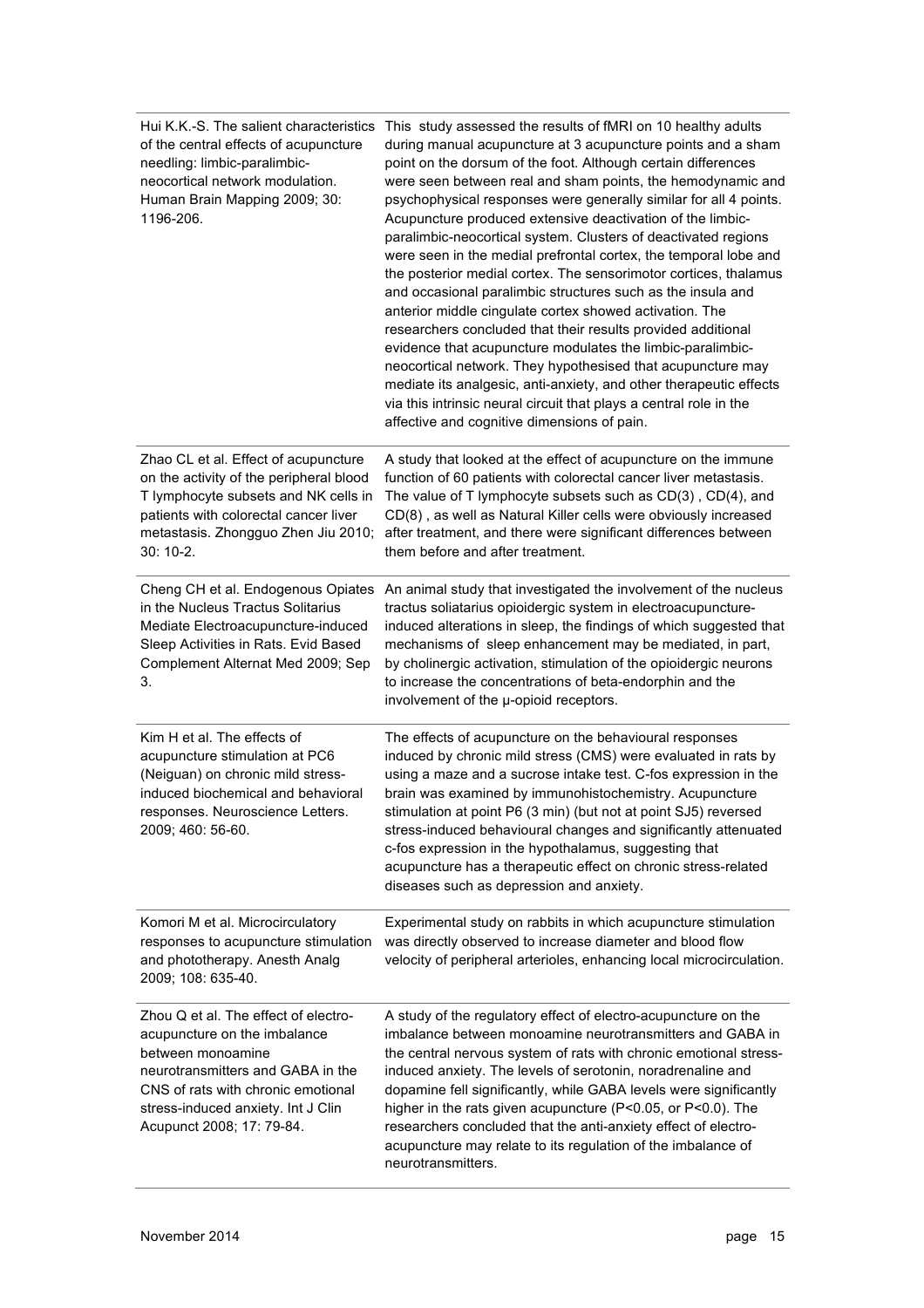| Arranz L et al. Effect of acupuncture<br>treatment on the immune function<br>impairment found in anxious women.<br>American Journal of Chinese<br>Medicine. 2007;35(1):35-51                                 | A study in which 34 women with anxiety received 10<br>acupuncture treatments over a year, until complete remission.<br>Twenty healthy, non-anxious women formed the controls.<br>Impaired immune functions in anxious women (chemotaxis,<br>phagocytosis, lymphoproliferation and NK activity) were<br>significantly improved by acupuncture, coming to the values of<br>the healthy controls. The effects peaked 72 hours after a<br>session and lasted up to a month after the course finished.                                                                                                                                                                                                                                                                                                                                                                                                                            |
|--------------------------------------------------------------------------------------------------------------------------------------------------------------------------------------------------------------|------------------------------------------------------------------------------------------------------------------------------------------------------------------------------------------------------------------------------------------------------------------------------------------------------------------------------------------------------------------------------------------------------------------------------------------------------------------------------------------------------------------------------------------------------------------------------------------------------------------------------------------------------------------------------------------------------------------------------------------------------------------------------------------------------------------------------------------------------------------------------------------------------------------------------|
| Kavoussi B, Ross BE. The<br>neuroimmune basis of anti-<br>inflammatory acupuncture. Integr<br>Cancer Ther 2007; 6: 251-7.                                                                                    | Review article that suggests the anti-inflammatory actions of<br>traditional and electro-acupuncture are mediated by efferent<br>vagus nerve activation and inflammatory macrophage<br>deactivation.                                                                                                                                                                                                                                                                                                                                                                                                                                                                                                                                                                                                                                                                                                                         |
| Streitberger K et al. Acupuncture for<br>nausea and vomiting: an update of<br>clinical and experimental<br>studies. Auton Neurosci 2006; 129:<br>$107 - 17.$                                                 | An overview of clinical and experimental studies. The latter<br>showed effects of P6-stimulation on gastric myo-electrical<br>activity, vagal modulation and cerebella vestibular activities in<br>functional magnetic resonance imaging. A growing number of<br>experimental studies suggest mechanisms of action for<br>acupuncture's effect on nausea/vomiting.                                                                                                                                                                                                                                                                                                                                                                                                                                                                                                                                                           |
| Huang ST et al. Increase in the vagal<br>modulation by acupuncture at<br>Neiguan point in the healthy subjects.<br>American Journal of Chinese<br>Medicine 2005; 33: 157-64.                                 | A study that investigated whether acupuncture at the P6 point<br>could improve vagal modulation by using heart rate variability<br>analysis. In all, 39 subjects received acupuncture at the P6<br>point, 38 subjects received sham acupuncture, and 34 subjects<br>received no treatment., and the low-/high-frequency power ratio<br>was used as the index of sympathovagal balance. The<br>normalised high-frequency power (a measure of vagal<br>modulation) after acupuncture (but not sham) increased<br>significantly. In both the P6 and sham acupuncture groups, the<br>mean RR interval (the intervals between consecutive R waves in<br>the electrocardiogram) increased significantly. In the no-<br>treatment group, there was no significant change in any heart<br>rate variability measures. The researchers concluded that<br>acupuncture at the P6 point can increase vagal modulation of<br>the subjects. |
| Tatewaki M et al. Effects of<br>acupuncture on vasopressin-induced<br>emesis in conscious dogs. American<br>Journal of Physiology - Regulatory<br>Integrative and Comparative<br>Physiology 2005. 288: 57-2. | Vasopressin, a posterior pituitary hormone, is involved in nausea<br>and vomiting in humans and dogs. To investigate the antiemetic<br>effects of acupuncture on vasopressin-induced emesis,<br>gastroduodenal motor activity and the frequency of retching and<br>vomiting were simultaneously recorded in conscious dogs.<br>Electroacupuncture (EA) at P6 significantly reduced the number<br>of episodes of retching and vomiting induced by vasopressin. It<br>also suppressed retrograde peristaltic contractions. In contrast,<br>EA at two other acupoints had no antiemetic effects. The<br>antiemetic effect of EA was abolished by pre-treatment with<br>naloxone (but not naloxone methiodide), suggesting that it is<br>mediated via the central opioid pathway.                                                                                                                                                |
| Zijlstra FJ et al. Anti-inflammatory<br>actions of acupuncture. Mediators<br>Inflamm 2003; 12: 59-69.                                                                                                        | An article that suggests a hypothesis for anti-inflammatory action<br>of acupuncture: Insertion of acupuncture needles initially<br>stimulates production of beta-endorphins, CGRP and substance<br>P, leading to further stimulation of cytokines and NO. While high<br>levels of CGRP have been shown to be pro-inflammatory,<br>CGRP in low concentrations exerts potent anti-inflammatory<br>actions. Therefore, a frequently applied 'low-dose' treatment of                                                                                                                                                                                                                                                                                                                                                                                                                                                            |